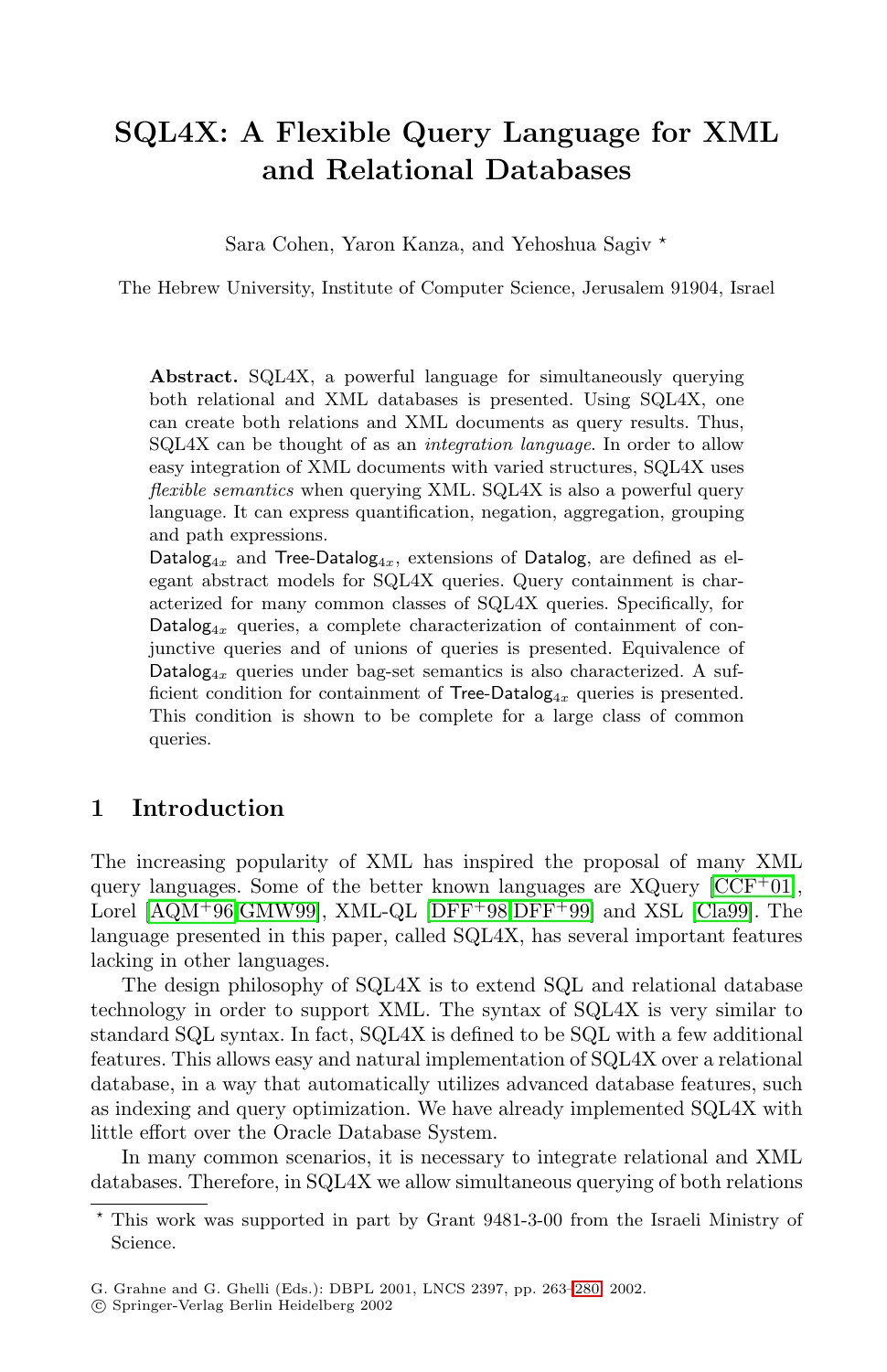and XML documents. Similarly, our queries can create both relations and XML documents as query results. Thus, SQL4X can be thought of as an *integration language*. In order to allow easy integration of XML documents with varied structures, SQL4X uses *flexible semantics,* as defined in [\[KS01\]](#page-17-0), for querying XML. In order to deal gracefully with partial information, queries in SQL4X return either an empty table or an empty XML fragment when the conditions of the query cannot be satisfied.

Elegant abstract models, such as Datalog, have been defined for SQL queries. This has allowed scores of researchers to tackle problems such as containment, equivalence and view usability of classes of SQL queries. Such results have inspired many optimization techniques which, in turn, allow relational databases to be efficiently accessed [\[CM77,ASU79](#page-16-0)[,JK83,LMSS93](#page-17-0)[,CKPS95\]](#page-16-0). We show how techniques for query containment of SQL queries can be extended to containment of SQL4X queries. Thus, known results about containment of relational queries can be applied to SQL4X queries.

Since SQL4X is simply an extension of SQL and the two languages are very similar, our language is easy to learn for anyone familiar with both SQL and XML. Furthermore, we expect that SQL4X will naturally evolve as the SQL standard changes and develops. In addition to the features stated above, SQL4X is also a powerful query language. It can express negation, quantification, aggregation and grouping.

In Section 2 our data model is presented. Section [3](#page-2-0) presents the SQL4X language, by examples. In Section [4](#page-7-0) we present results for containment of queries that generate relations, and in Section [5](#page-12-0) containment of queries that generate documents is discussed. Section [6](#page-15-0) compares SQL4X to other query languages and concludes.

### **2 Data Model**

Using SQL4X, one can simultaneously query data sources in two formats: tables and documents. Tables are represented as relations and are not discussed further. Documents are represented using rooted labeled ordered trees. As in the OEM data model, we assume that each node has a unique  $id<sup>1</sup>$ . Since we will not assume that documents have associated schemas, in this paper trees representing documents do not follow ID and IDREF links.

Let  $\mathcal L$  be a set of labels. Formally, an *ordered rooted labeled tree* is a 4-tuple  $t = (N, E, r, \prec)$  where (1) N is a set of nodes; (2)  $E \subseteq N \times N \times \mathcal{L}$  is a set of labeled edges that gives rise to a tree-like structure;  $(3)$   $r \in N$  is the root; and  $(4)$   $\prec$  is a partial order on N, which defines a complete order on sibling nodes. We say that a node n is *complex* if it has at least one outgoing edge. Otherwise, *n* is *atomic*. We denote the atomic nodes of N by  $N_a$ .

We do not assume that the unique id is actually present in the document. Instead, our system generates unique ids as needed. There is no relationship between system generated ids and values of ID attributes of elements. Id values can be generated, for example, using XPointer [\[DMD01\]](#page-16-0).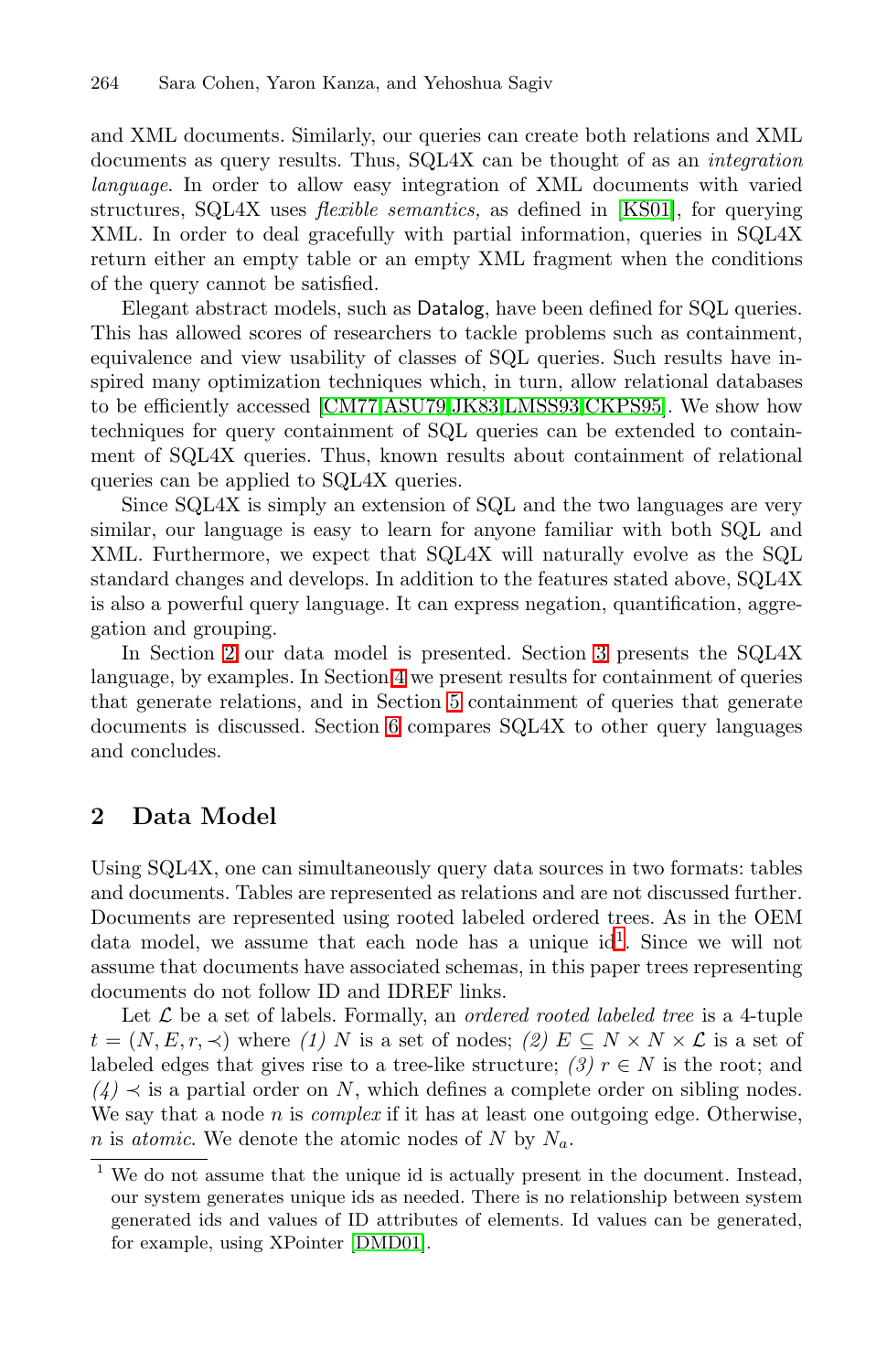| Function        | Value                                                                 |
|-----------------|-----------------------------------------------------------------------|
| $\text{oid}(n)$ | object id of $n$                                                      |
| label(n)        | label of $n$ 's incoming edge, or null if $n$ is the root             |
| data(n)         | the set of subtrees below $n$                                         |
|                 | (i.e., the document fragment surrounded by $n$ )                      |
| text(n)         | the concatenation of the strings in the atomic nodes of $data(n)$     |
| index(n)        | (the number of siblings with the label $label(n)$ preceding $n$ ) + 1 |
| doc(n)          | the document in which $n$ appears                                     |
| is_att $(n)$    | true if $n$ is an attribute, false otherwise                          |
| path(n)         | the labels on the path from the root to n, or null if n is the root   |
| path(n,m)       | the labels on the path between n and m, if n is above m;              |
|                 | the labels on the path between m and n, if m is above m;              |
|                 | otherwise, null                                                       |
|                 | distance $(n, m)$ the number of edges on the path from n to m;        |
|                 | the value is positive (negative) if m is below (above) n;             |
|                 | the value is null if $n$ and $m$ are not connected                    |

<span id="page-2-0"></span>**Table 1.** Functions defined on nodes which can be used in SQL4X queries.

Let A be a set of strings, including the empty string  $\epsilon$ . A *document* is a pair  $x = (t, \alpha)$  where  $t = (N, E, r, \prec)$  is a tree and  $\alpha \colon N_a \to A$  is a function that maps the atomic nodes in N to strings. A *database* is a pair  $\mathcal{D} = (R, X)$ , where  $R$  is a set of relations and  $X$  is a set of documents.

Functions defined on document nodes, and which can be used in SQL4X queries, are presented in Table 1.

*Example 1.* In Figure [1,](#page-3-0) a document fragment and corresponding tree are depicted. The following are some values of the functions in Table 1 on nodes in the tree from Figure [1:](#page-3-0)  $(1)$  text(10) = Victor Vianu,  $(2)$  label(10) = author,  $(3)$  data(10) =  $\langle$ first>Victor</first><last>Vianu</last>,  $(4)$  index(10)  $= 3, (5)$  path(10) = inproceedings.author  $(6)$  path(11,2) = author.first and  $(7)$  distance(11,2) = -2.

### **3 Language Definition**

SQL4X is an extension of SQL. We assume that the reader is familiar with SQL. Thus, we only present the features that are not part of SQL. Most of our presentation will be by example. The examples are mainly inspired by [\[FSW99\]](#page-17-0) which presents examples of queries in several XML query languages.

An SQL4X query begins with one of the following two declarations: *(1)* QUERY AS RELATION or *(2)* QUERY AS DOCUMENT. If Declaration 1 is present, the result of the query is a relation, as in a standard SQL query. We call such queries *relation-generating queries*. If, instead, Declaration 2 is present, the result is an XML document. Such queries are called *document-generating queries*. For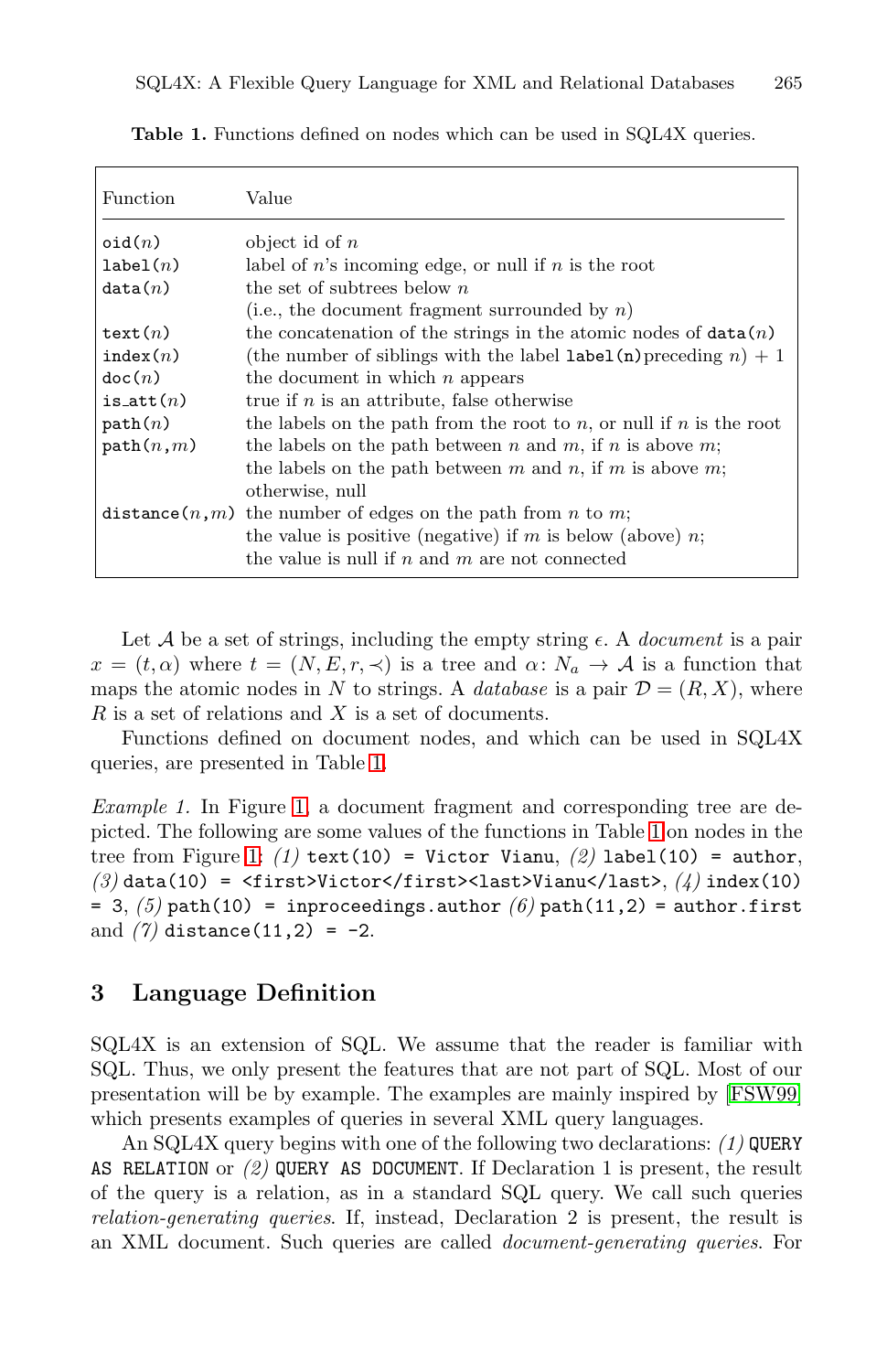<span id="page-3-0"></span>

Fig. 1. Labeled tree corresponding to the document fragment.

relation-generating queries, only the FROM clause is interpreted differently from a standard SQL query. In document-generating queries, the SELECT clause is also interpreted in a non-standard fashion.

#### **3.1** FROM **Clause Extensions**

We allow the FROM clause of an SQL4X query to contain table names, possibly with aliases. As in SQL, including a relation  $R(a_1,\ldots,a_n)$  in the FROM clause of a query implicitly defines *field variables*  $a_1, \ldots, a_n$  that range over the values in the columns  $a_1, \ldots, a_n$ , respectively, in the table R. We allow additional constructs in the FROM clause that define *node variables* that range over nodes in an XML document tree. The construct

$$
v \text{ } l \text{ of } 'frame\text{-}exp'
$$

defines a node variable  $v$  that ranges over nodes with the incoming label  $l$  in files *matching* 'fname-exp' (with matching defined by the SQL function LIKE). Similarly, the construct

 $v \, l \,$  of  $u$ 

defines a node variable v that ranges over nodes with the incoming label  $l$  that are connected by a path to the node variable  $u$ . Note that this implies that  $u$ is either an ancestor or a descendant of v (or  $u = v$ ) in a document tree. The functions in Table [1](#page-2-0) can all be used in an SQL4X query.

*Example 2.* Suppose that the document pods01.xml contains many document fragments of the type depicted in Figure 1. Suppose also that the relation Affiliation(name, institution) is a table that contains information about the affiliation of prominent database researchers. The following query returns a list of pairs of INRIA authors and titles of their articles as described in pods01.xml.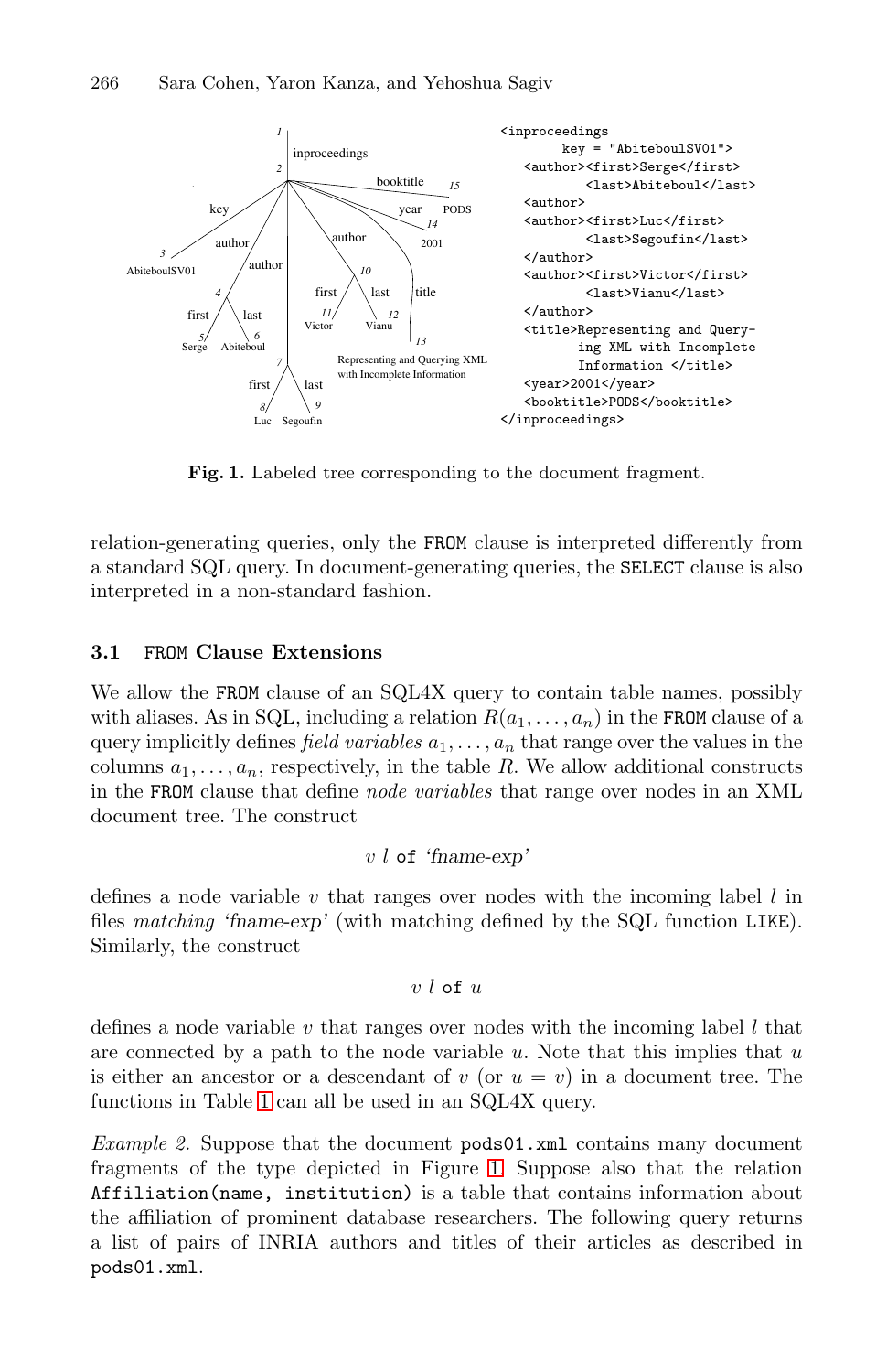```
QUERY AS RELATION
SELECT text(a) AS author, text(t) AS title
FROM i inproceedings of 'pods01.xml', a author of i, t title of i,
     Affiliation
WHERE name = text(a) and institution = 'INRIA'
```
Including the relation Affiliation in the FROM clause automatically defines the variables name and institution. Note that the author and title pairs will in fact be such that the author wrote an article with the corresponding title. This is ensured by requiring that there be a path between both  $i$  and  $a$ , and  $i$  and  $t$ .

The reader will also observe the simple fashion in which relations and documents were simultaneously queried. XML documents, such as  $pods01.xml$  can be downloaded from the DBLP website [\[Ley\]](#page-17-0), and then integrated with information residing in a relational database.

*Example 3.* Consider a database containing many XML documents pods01.xml, pods00.xml, pods99.xml, etc., each of which contains information about articles published in the PODS conference of the corresponding year. We can find the names of the documents in which Vianu published an article, along with the titles of the articles, with the following query:

```
QUERY AS RELATION
SELECT doc(l) AS docname, text(t) AS title
FROM i inproceedings of 'pods_.xml', 1 last of i, t title of i
WHERE text(1) = 'Vianu'
ORDER BY text(t)
```
It is of interest to note that although elements with label last do not appear directly below elements with labels inproceedings, the query will still retrieve the required data. This is true since the query only requires the existence of a *path* between i and l. This allows querying of documents even when the exact structure of the document is not completely known.

#### **3.2** SELECT **Clause Extensions**

Relation-generating SQL4X queries contain SELECT clauses exactly as in SQL. We discuss the interpretation of the SELECT clause in a document-generating query. In many ways our extensions to the SELECT clause are not significantly different from constructs in query languages such as XML-QL [\[DFF](#page-16-0)<sup>+</sup>98] and XQL [\[RLS98\]](#page-17-0). However, our language differs in being a rather natural extension of SQL. We will also demonstrate the use of SQL constructs such as quantification and aggregation in SQL4X.

**Basic Rules.** A SELECT clause has the same form as an XML document fragment. Specifically, it may contain tags, attributes and SQL expressions that evaluate to values. Everything written outside of a tag or as the value of an attribute is assumed to be an expression that must be computed.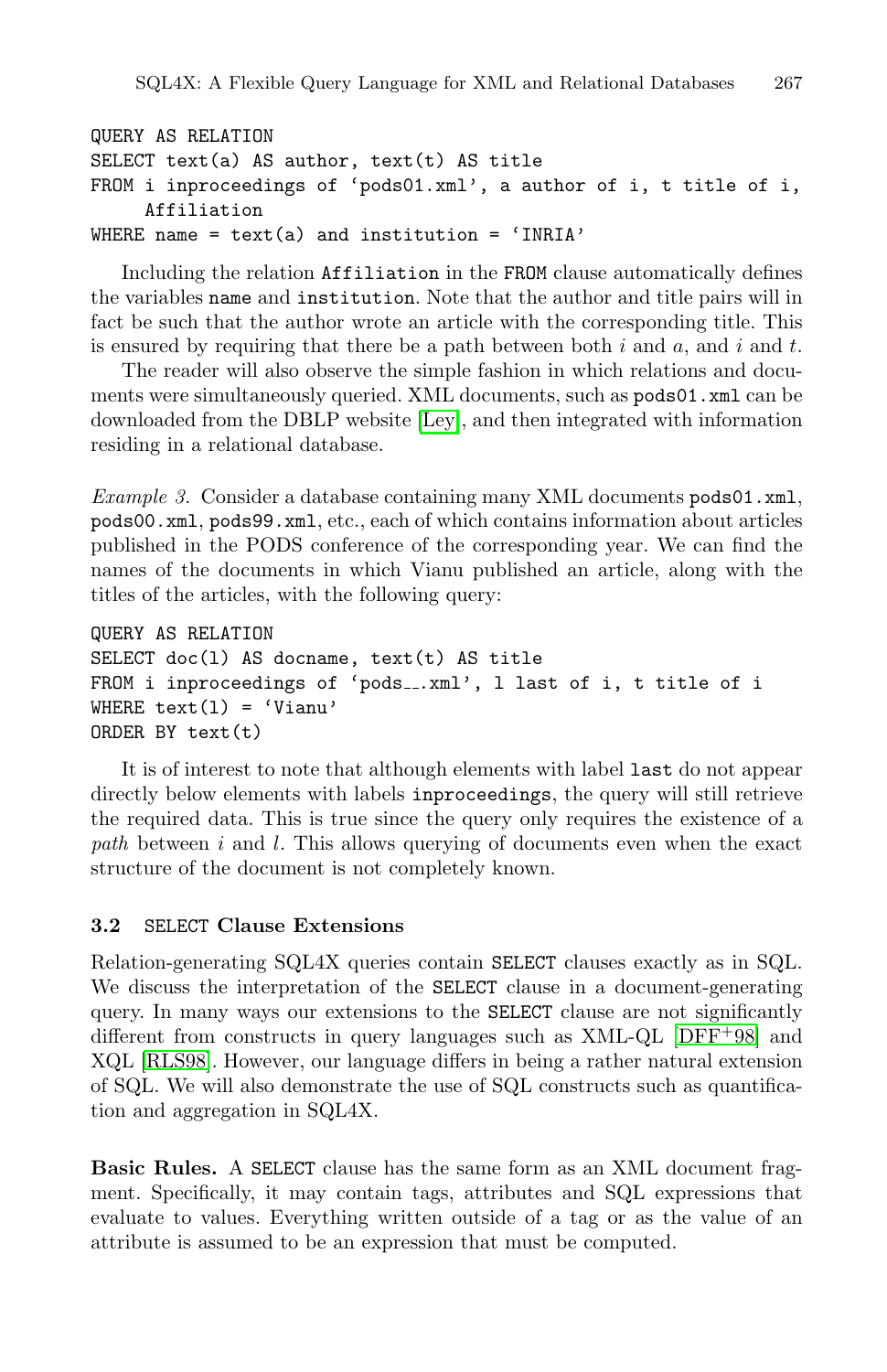*Example 4.* Recall the query in Example [2.](#page-3-0) Suppose we are interested in the same result, but as an XML document. We will retrieve in addition the year of publication of the articles. This is almost accomplished with the query below. The query returns the desired result, but without a root document element.

```
QUERY AS DOCUMENT
SELECT <pair><author> data(a) </author>
               \text{title year} = \text{data}(y) > \text{data}(t) \leq / \text{title} > \text{time}FROM i inproceedings of 'pods01.xml', a author of i, t title of i,
     y year of i, Affiliation
WHERE name = text(a) and institution = 'INRIA'
```
As explained above,  $data(a)$  and  $data(t)$  are interpreted as expressions, since they are outside of a tag. Similarly,  $data(y)$  is interpreted as an expression since it is the value of an attribute. This query produces a string (or document) consisting of many fragments of the following form:

```
<pair> <author><first> Serge </first>
               <last> Abiteboul </last> </author>
       <title year = ''2001''> Representing and Querying XML
       with Incomplete Information. </title> </pair>
```
**Embedding Queries in a Document.** The query in Example [4](#page-4-0) did not actually produce a legal XML document since there was no *root tag* in the document, i.e., a tag that enclosed all of the information in the document. Creating such an enclosing tag is quite simple. In an SQL4X query, standard SQL clauses can be placed between XML elements. The result of evaluating such a query is obtained by evaluating the SQL-like portion of the query and then pasting its result between the XML tags.

*Example 5.* The following query will produce a list of all the titles and authors in pods01.xml.

```
QUERY AS DOCUMENT
<bib> <titles> (SELECT DISTINCT <title> data(t) </title>
                FROM t title of 'pods01.xml')
      </titles>
      <authors> (SELECT DISTINCT <author> data(a) </author>
                 FROM a author of 'pods01.xml')
      </authors> </bib>
```
As in a standard SQL query, the DISTINCT keyword will eliminate duplicate document fragments.

**Subqueries in the** SELECT **Clause.** Standard SQL allows subqueries in the SELECT clause. These subqueries must return single values. Similarly, we allow subqueries in the SELECT clause, and each such subquery returns a document fragment. The semantics of query evaluation with such subqueries is exactly as in SQL, i.e., nested-loop semantics.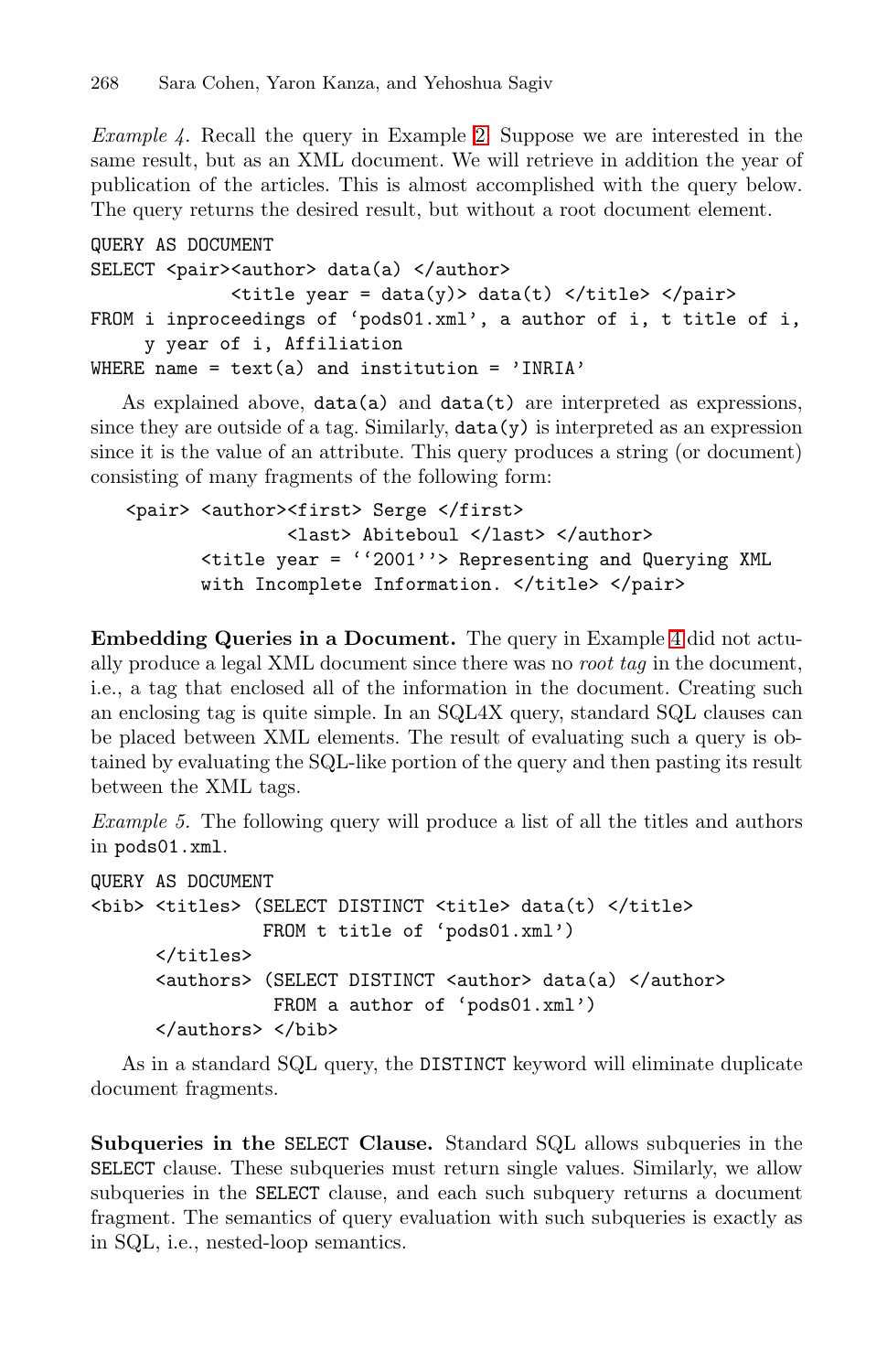#### <span id="page-6-0"></span>**3.3 Advanced Features**

There are several advanced features in SQL4X that give additional expressive power beyond the constructs in SQL. This section is devoted to describing these features.

**Aggregation.** Since all SQL constructs can be used in SQL4X, standard aggregate functions from SQL can be used in SQL4X queries. It is possible to use GROUP BY and HAVING clauses in an SQL4X query. An additional aggregate function is available in SQL4X. The ALL aggregate function concatenates the set of document fragments to which it is applied. Use of the ALL aggregate function can sometimes eliminate the need for a subquery.

*Example 6.* The query below finds for each author in pods01.xml, all the articles that she has written. Note that it is possible to formulate an equivalent query which uses a subquery and does not use the ALL aggregate function.

```
QUERY AS DOCUMENT
<bib>
SELECT <inproceedings><author> data(a) </author>
                       ALL(<title> data(t) </title>)
       </inproceedings>
FROM i inproceedings of 'pods01.xml', a author of i, t title of i
GROUP BY data(a)
\langle/bib>
```
The function ALL(DISTINCT ...) can be used to eliminate duplicates in the function arguments.

**Integrating Documents with Different Structures.** The construct for binding node variables,  $v \, l$  of  $u$ , only requires the existence of a path between  $v$  and  $u$ . This greatly differs from other common XML query languages which require exact matching of the structure. In other languages, a regular expression can be used to simulate this flexible matching ability. Even then, it may be difficult to formulate queries that rely heavily upon flexible matchings.

*Example 7.* Suppose that we have a database that holds documents describing courses, students taking courses and professors teaching courses. Some documents were written by students, some by professors and some were written for course needs. Yet, all these documents use the element names student, course, teacher, sname, cname and tname. However, the documents are structured in different hierarchies depending on the point of view of the creator. It is possible to get a single view of all these documents, with the course at the top of the hierarchy, using the following query.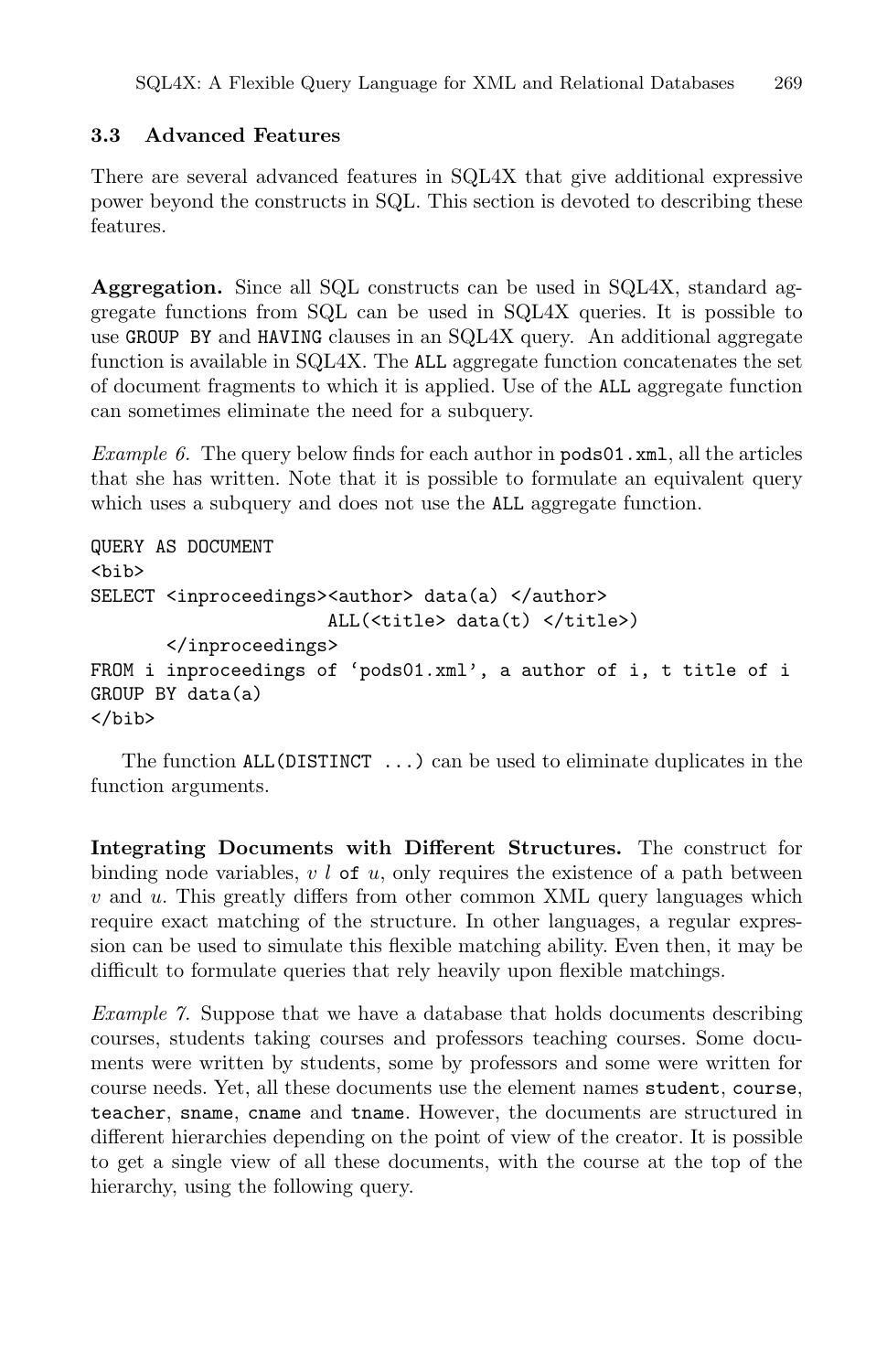```
QUERY AS DOCUMENT
<info>
SELECT <course>
        \langlename\rangle data(nc) \langlename\rangle<teachers> ALL(<teacher> data(nt) </teacher>) </teachers>
        <students> ALL(<student> data(ns) </student>) </students>
       </course>
FROM c course of '%.xml', nc cname of c, t teacher of c,
     nt tname of teacher, s student of c, ns sname of student
GROUP BY data(nc)
<info>
```
Note that using  $\gamma$ .  $\mathbf{x} \in \mathbb{R}^n$  will cause the query to be applied to all documents in the database. If desired, one can restrict the structure of the documents that are used to create the results. For example, it is possible to require that the queried document has teacher hierarchically above course by adding distance(t,c) > 0 to the WHERE clause of the query. Adding distance(t,c) = 1 to the WHERE clause restricts course elements to be children of teacher elements.

**Negation and Label Variables.** SQL4X can express queries with negation. Negation in SQL4X is similar to negation in SQL and is expressed with the not exists or not in constructs preceding a subquery.

SQL4X has *labels variables*. Label variables are variables that are bound to labels. Labels variables are useful for expressing path expressions. Due to a lack of space we will not discuss negation and label variables further.

## **4 Relation-Generating Queries**

Relation-generating queries are similar to standard SQL queries. The important addition is the ability to query XML documents, in addition to relations. We show that it is possible to use classical techniques from relational queries to determine containment for such queries. We start by considering important restricted classes of SQL4X queries. Results from these classes can be built upon to derive results for more general queries. To simplify the presentation, we assume in this section that at most one document is queried in the FROM clause. Thus, in this section a database is a pair  $\mathcal{D} = (R, x)$  where R is a set of relations and x is a single document. This restriction can easily be lifted to yield results for queries with any number of documents in the FROM clause.

### **4.1 Syntax and Semantics**

We use an extended Datalog syntax, called Datalog<sub>4x</sub>, for our queries. Variables are denoted by  $u, v, w$ . A term, denoted s or  $t$ , is a variable or a constant. Predicates symbols are denoted as p, q, r. A *relational atom* has the form  $p(s_1,...,s_k)$ where  $s_i$  are terms and p is a predicate of arity k. We sometimes use  $p(\bar{s})$ , where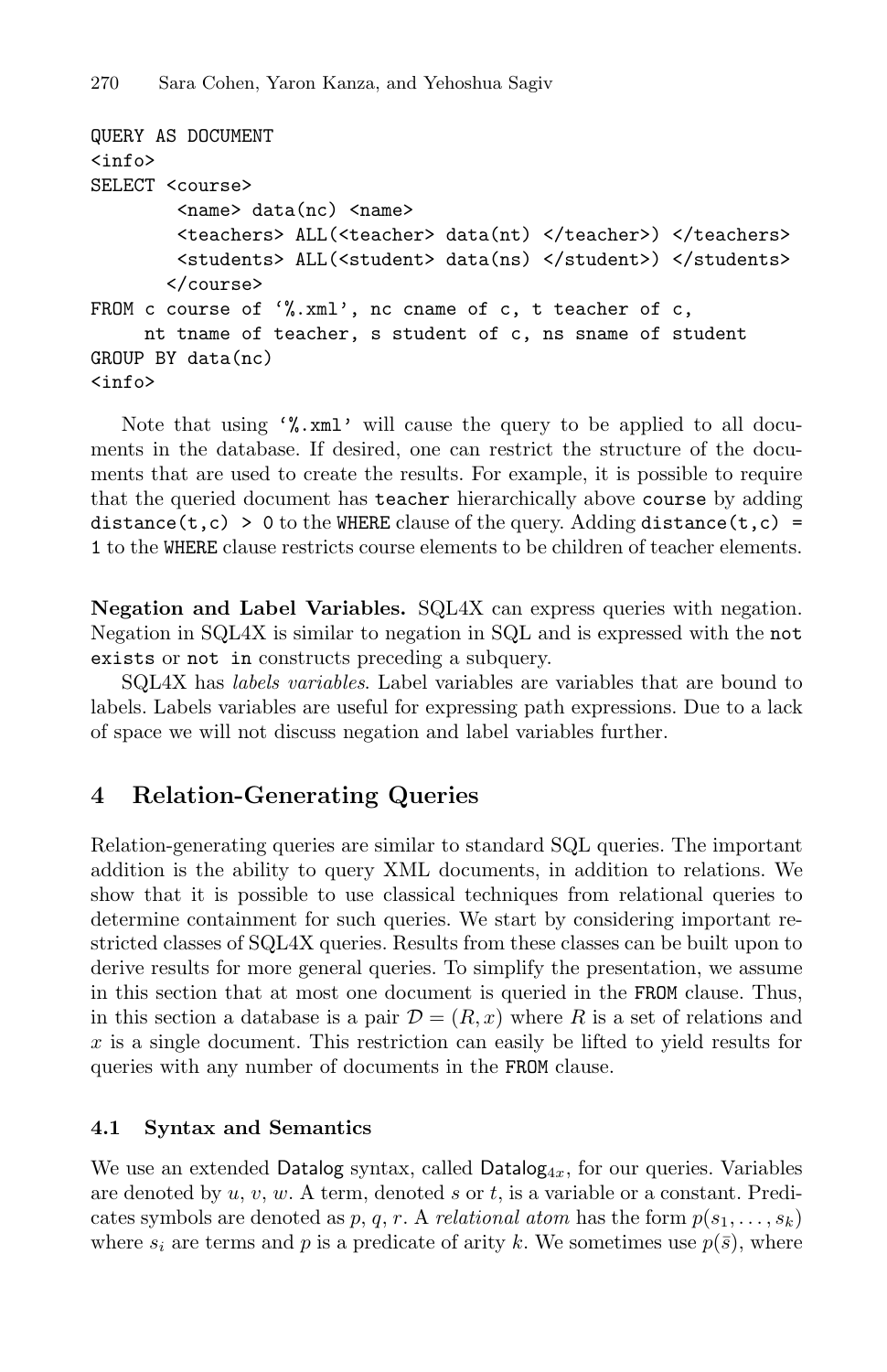<span id="page-8-0"></span> $\bar{s}$  is a tuple of terms, as an alternative notation. A *label atom* has the form  $\langle l \downarrow u \rangle$ where u is a variable and l is a constant, called the *incoming label* of u. A *path atom* has the form  $\langle u \sim v \rangle$ , where u and v are variables. Variables appearing in label atoms or in path atoms are called *node variables*. An *atom* is a relational atom, a label atom or a path atom.

We consider safe conjunctive  $\textsf{Database}_{4x}$  queries. Such queries have the form

$$
q(\bar{s}) \leftarrow p_1(\bar{s}_1) \& \dots \& p_n(\bar{s}_n) \& \langle l_1 \downarrow u_1 \rangle \& \dots \& \langle l_k \downarrow u_k \rangle \& \langle v_1 \sim w_1 \rangle \& \dots \& \langle v_m \sim w_m \rangle
$$
 (1)

where  $(1)$  all the variables in the head appear in the body, i.e., the variables in  $\bar{s}$ appear among  $\bar{s}_1,\ldots,\bar{s}_n, u_1,\ldots,u_k, v_1,\ldots,v_m, w_1,\ldots,w_m$ ; and *(2)* all the node variables have incoming labels, i.e., for all  $v_i(w_i)$  there is a variable  $u_i$  such that  $v_i = u_j$  ( $w_i = u_j$ ). The variables in  $\bar{s}$  are called the *distinguished variables*. We write a query as  $q(\bar{s}) \leftarrow B(\bar{t})$  when the structure of the body is not important. We sometimes denote the above query by  $q(\bar{s})$ , or simply by q.

An *assignment*  $\varphi$  is a mapping of the terms in a query to constants, such that each constant is mapped to itself. Assignments are naturally extended to tuples and atoms. Satisfaction of a relational atom with respect to an assignment and a database is defined in the usual fashion. An assignment  $\varphi$  satisfies a path atom  $\langle u \rangle \sim v$  with respect to a database containing the document x if  $\varphi(v)$  is the object id of a node in x connected by a (possibly empty) path to a node with object id  $\varphi(u)$ . The assignment  $\varphi$  satisfies  $\langle l \downarrow u \rangle$  with respect to a document x if  $\varphi(u)$  is the object id of a node in x with the incoming label l.

A conjunctive query  $q(\bar{s}) \leftarrow B(\bar{t})$  defines a relation  $q^{\mathcal{D}}$  for a given database D as follows

$$
q^{\mathcal{D}} := \{ \varphi(\bar{s}) \mid \varphi \text{ satisfies } B(\bar{t}) \text{ w.r.t. } \mathcal{D} \}
$$

We say that a query q is *satisfiable* if it returns a non-empty result for some database  $\mathcal{D}$ , i.e.,  $q^{\mathcal{D}} \neq \emptyset$ .

**Proposition 1.** *A query* q *is satisfiable if and only if it does not contain label* atoms  $\langle l \downarrow u \rangle$  and  $\langle l' \downarrow u \rangle$  such that  $l \neq l'$ .

Satisfiability can be determined in linear time. In the sequel we only consider satisfiable queries.

*Example 8.* The following query is a Datalog<sub>4x</sub> version of the query in Example [2.](#page-3-0) In order to conform with Datalog syntax, we have represented the function text by a binary relation, textval. Note that in order to correctly model this function as a relation, it must be assumed that the second field of the predicate textval is functionally dependent on the first field. However, a discussion of functional dependencies is beyond the scope of this paper.

$$
\begin{aligned} \texttt{pairs}(ta, tt) \leftarrow \langle \texttt{improcessedings} \downarrow i \rangle \& \langle \texttt{author} \downarrow a \rangle \& \langle \texttt{title} \downarrow t \rangle \& \\ & \langle a \sim i \rangle \& \langle t \sim i \rangle \& \\ & \texttt{textval}(a, ta) \& \texttt{affilation}(ta, \text{'INRIA'}) \& \texttt{textval}(t, tt) \end{aligned}
$$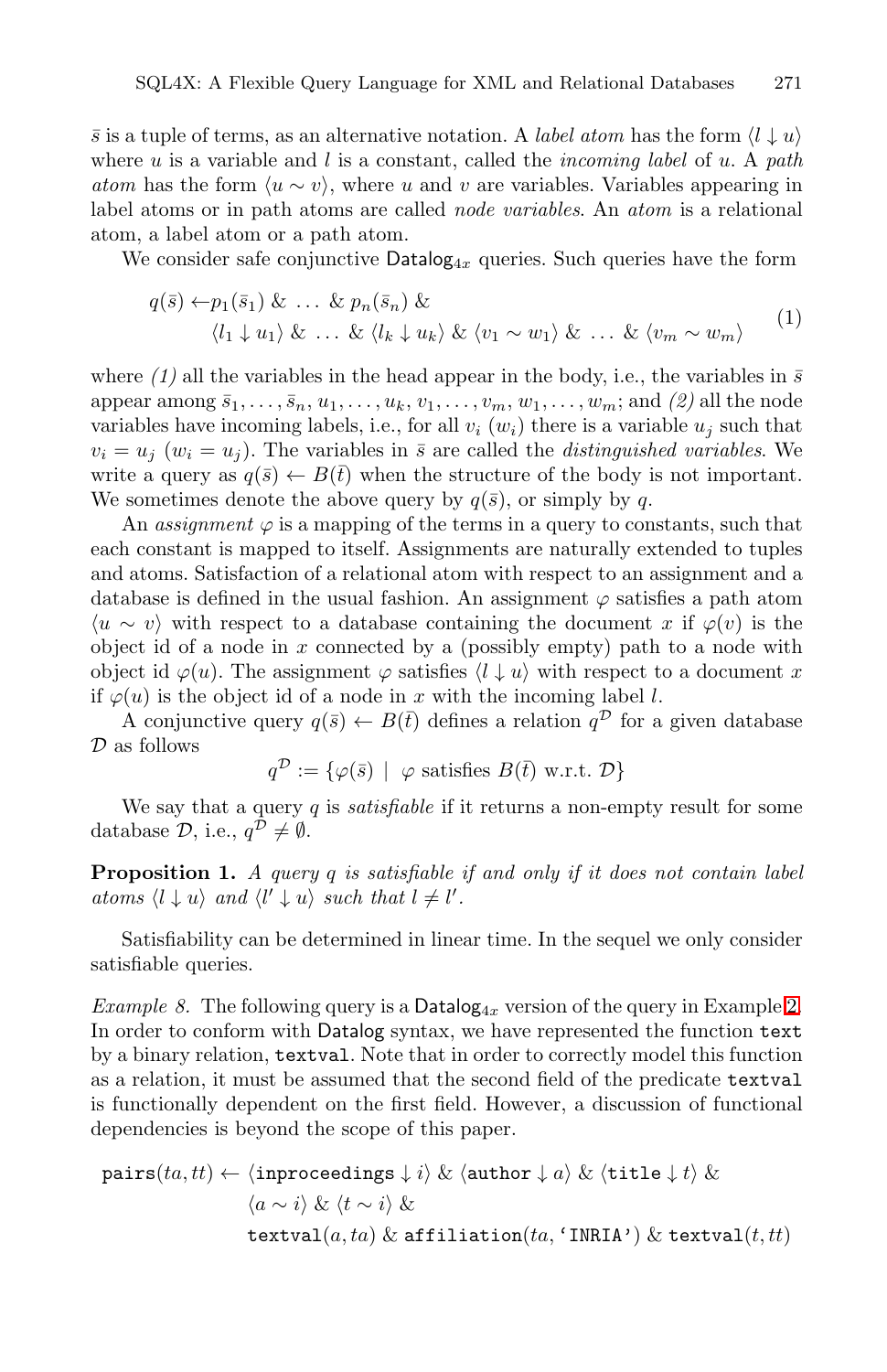#### <span id="page-9-0"></span>**4.2 Containment of** Datalog**4***<sup>x</sup>* **Queries**

It is possible to characterize containment of conjunctive  $\textsf{Database}_{4x}$  queries using similar methods to those for conjunctive Datalog queries. Query containment is defined here in the usual fashion. We present necessary and sufficient characterizations for query containment.

Let  $q(\bar{s})$  and  $q'(\bar{s})$  be conjunctive Datalog<sub>4x</sub> queries. A *homomorphism* from  $q$  is a substitution  $\theta$  of the variables in  $q'$  by terms in q that maps each  $q'$  to q is a substitution  $\theta$  of the variables in  $q'$  by terms in q that maps each distinguished variable to itself, such that  $(1)$  for all relational atoms  $a'$  in  $q'$ ,  $\theta(a')$  is in q; (2) for all label atoms  $\langle l \downarrow u' \rangle$  in q',  $\langle l \downarrow \theta(u') \rangle$  is in q; and (3) for all path atoms  $\langle u' \sim v' \rangle$  in q', either  $\langle \theta(u') \sim \theta(v') \rangle$  or  $\langle \theta(v') \sim \theta(u') \rangle$  is in q.

A query q is *contained* in a query  $q'$ , written  $q \subseteq q'$  if for all databases  $D$ , it holds that  $q^{\mathcal{D}} \subseteq q'^{\mathcal{D}}$ .

**Theorem 1.** Let  $q(\bar{s}) \leftarrow B(\bar{t})$  and  $q'(\bar{s}) \leftarrow B'(\bar{t}')$  be queries. If there exists a *homomorphism from*  $q'$  to  $q$ , then  $q$  *is contained in*  $q'$ .

The condition in Theorem 1 is not necessary. It is possible that there is no homomorphism from  $q'$  to q and yet, q is contained in  $q'$ .

*Example 9.* Consider the queries

$$
q(z) \leftarrow a(z) \& \langle l \downarrow u \rangle \& \langle l \downarrow v \rangle \& \langle l \downarrow w \rangle \& \langle l \downarrow y \rangle \&
$$

$$
\langle u \sim v \rangle \& \langle v \sim w \rangle \& \langle w \sim y \rangle \& \langle y \sim u \rangle
$$

$$
q'(z) \leftarrow a(z) \& \langle l \downarrow u \rangle \& \langle l \downarrow v \rangle \& \langle l \downarrow w \rangle \& \langle l \downarrow y \rangle \&
$$

$$
\langle u \sim v \rangle \& \langle v \sim w \rangle \& \langle w \sim y \rangle \& \langle y \sim u \rangle \& \langle v \sim y \rangle
$$

Clearly  $q' \subseteq q$ . By exhaustive search one can verify that it is impossible to create a tree with nodes  $u, v, w, y$  connected in the manner required by q without either  $u$  and  $w$  or  $v$  and  $y$  being connected. Intuitively, this follows since the path atoms create a cycle. Thus,  $q$  is equal to the union of the queries

$$
q_1(z) \leftarrow a(z) \& \langle l \downarrow u \rangle \& \langle l \downarrow v \rangle \& \langle l \downarrow w \rangle \& \langle l \downarrow y \rangle \&
$$

$$
\langle u \sim v \rangle \& \langle v \sim w \rangle \& \langle w \sim y \rangle \& \langle y \sim u \rangle \& \langle u \sim w \rangle
$$

$$
q_2(z) \leftarrow a(z) \& \langle l \downarrow u \rangle \& \langle l \downarrow v \rangle \& \langle l \downarrow w \rangle \& \langle l \downarrow y \rangle \&
$$

$$
\langle u \sim v \rangle \& \langle v \sim w \rangle \& \langle w \sim y \rangle \& \langle y \sim u \rangle \& \langle v \sim y \rangle
$$

Note that  $q_1 \subseteq q'$  and  $q_2 \subseteq q'$ . Thus,  $q \subseteq q'$ , even though there is no homomorphism from  $q'$  to  $q$ .

In order to present a necessary and sufficient condition for containment, we introduce some definitions. Consider a conjunction of label and path atoms  $C =$  $\langle l_1 \downarrow u_1 \rangle \& \ldots \& \langle l_k \downarrow u_k \rangle \& \langle v_1 \sim w_1 \rangle \& \ldots \& \langle v_m \sim w_m \rangle$ . An assignment  $\varphi$ *exactly satisfies* C with respect to a document x if  $(1)$   $\varphi$  satisfies all the atoms in C with respect to x, and (2) for all  $v_i$  and  $w_j$ , if  $\langle v_i \sim w_j \rangle \notin C$  and  $\langle w_j \sim v_i \rangle \notin C$ , then  $\varphi$  does not satisfy  $\langle v_i \sim w_j \rangle$  with respect to x. If there is a document x and an assignment  $\varphi$  such that  $\varphi$  exactly satisfies the conjunction of path and label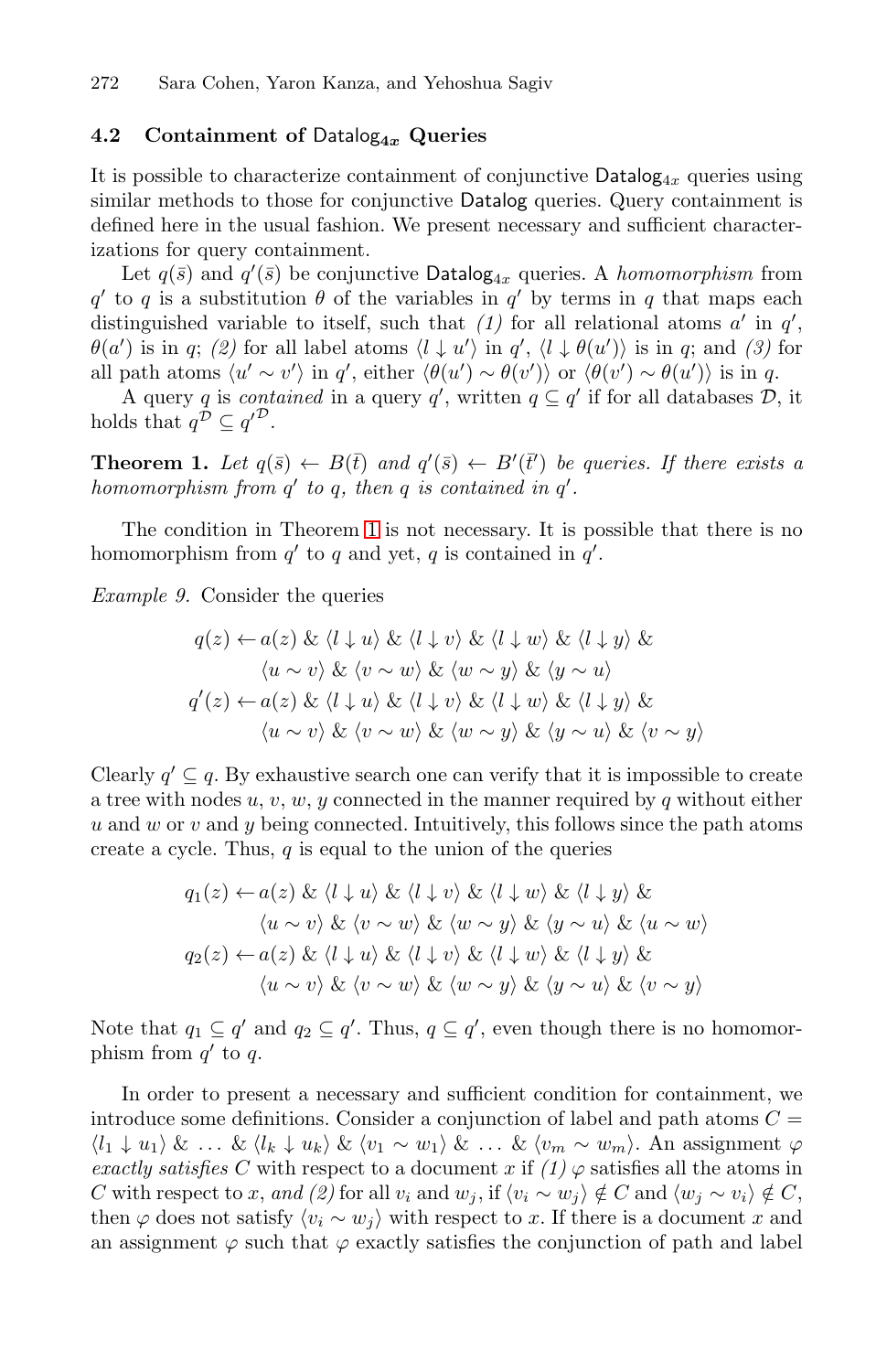atoms in q with respect to x, then we say that q is *exactly satisfiable*. Note that for q to be exactly satisfiable, it must contain path nodes  $\langle w \sim w \rangle$  for all node variables w in q. We call such path atoms *self-path atoms*. Consider the query  $q(\bar{s})$  in Equation [1.](#page-8-0) We say that  $q'(\bar{s})$  is an *extension* of  $q(\bar{s})$  if (1) q' contains exactly the same relational atoms and label atoms as  $q$ ; and  $(2)$   $q'$  contains all the path atoms in  $q$  and possibly additional path atoms with the node variables from  $\alpha$ .

We say that  $q'$  is an *exactly satisfiable extension* of  $q$  if  $q'$  is an extension of  $q$  and  $q'$  is exactly satisfiable.

**Theorem 2.** Consider queries q and  $q'$ . Then  $q \subseteq q'$  if and only if for all exactly  $satisfiable$  extensions  $q_e$  of  $q$ , there is a homomorphism from  $q'$  to  $q_e$ .

**Corollary 1.** Consider queries  $q$  and  $q'$ . Suppose that  $q$  is exactly satisfiable. *Then*  $q \subseteq q'$  *if and only if there is a homomorphism from*  $q'$  *to*  $q$ *.* 

Corollary 1 motivates the following question. What is the complexity of checking if a query  $q$  is exactly satisfiable? Suppose that  $q$  has  $k$  node variables. We can show that if q is exactly satisfiable, then there is an assignment  $\varphi$ and a document x with nodes N such that  $\varphi$  exactly satisfies the path and label atoms in q with respect to x and  $|N| = k+1$ . From this, follows that it suffices to check document trees with only  $k+1$  nodes. However, there are an exponential number of such documents. Luckily, it turns out that this problem can be solved in polynomial time by a constructive proof mechanism. Specifically, there is an algorithm that given a query  $q$  creates, in polynomial time, a document  $x$  such that  $q$  exactly satisfies  $x$ , if such a document exists.

**Theorem 3.** *Given a query* q*, it is possible to decide in polynomial time if* q *is exactly satisfiable.*

Finally, we present an upper bound on the complexity of checking containment of Datalog $_{4x}$  queries.

**Proposition 2.** Determining containment of  $\textsf{Database}_{4x}$  queries is in  $\Pi_2^{\text{P}}$ .

#### **4.3 Extending Containment Results**

In the previous subsection, the basic foundation for characterizing query containment has been laid. It is possible to extend these results for additional classes of queries. We give these results briefly.

**Unions of Queries.** The semantics of query evaluation is extended in the obvious fashion to unions of queries. Containment of union of queries is characterized by the following theorem.

**Theorem 4.** Consider unions of queries  $\bigcup_i q_i$  and  $\bigcup_j q'_j$ . Then  $\bigcup_i q_i \subseteq \bigcup_j q'_j$  if *and only if for all*  $q_i \in \bigcup_i q_i$  *and for all exactly satisfiable extensions*  $q_{i_e}$  *of*  $q_i$ *, there is a*  $q'_j \in \bigcup_j q'_j$  *for which there is a homomorphism from*  $q'_j$  *to*  $q_{i_e}$ *.*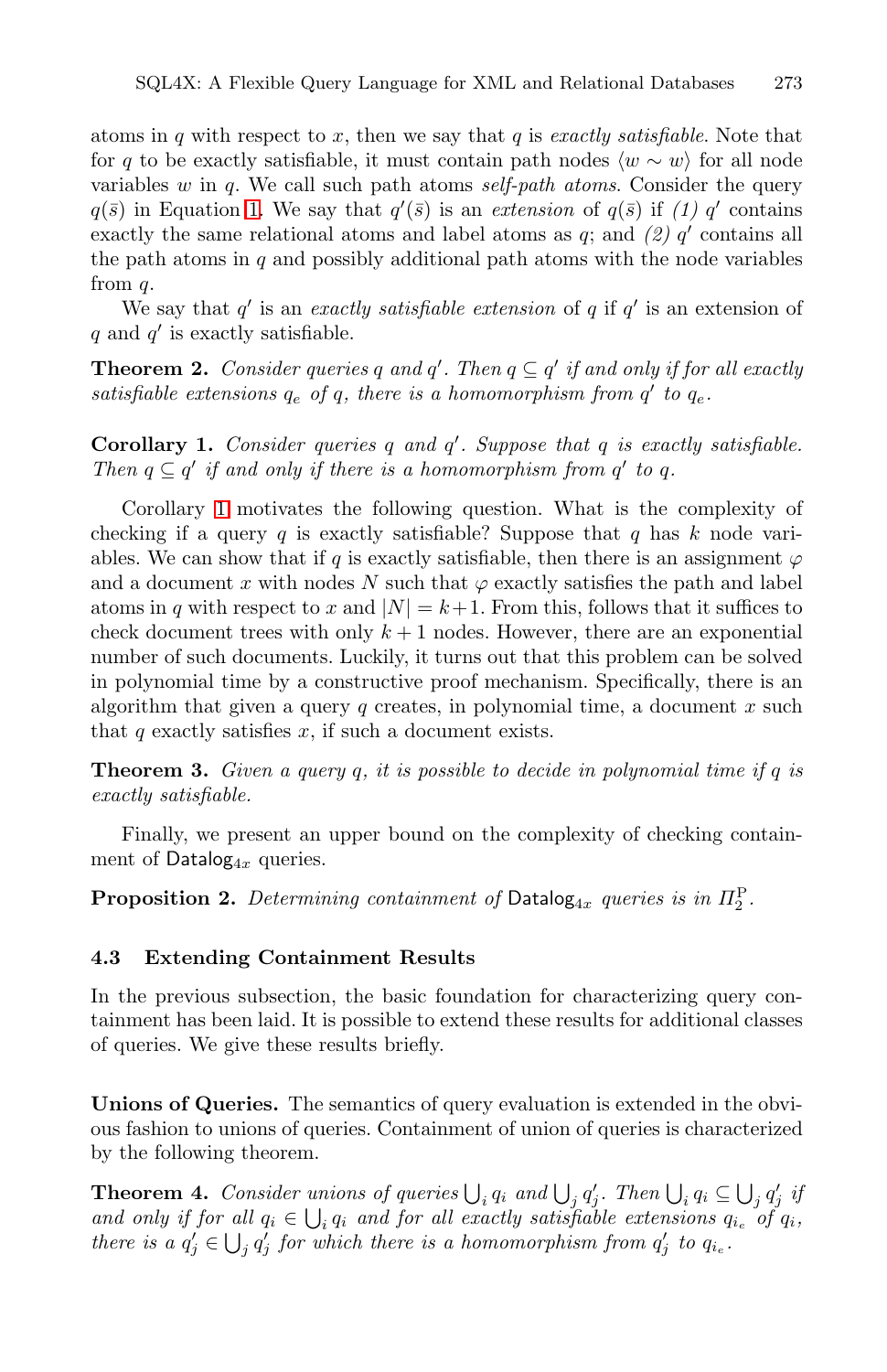Allowing unions of queries does not increase the complexity of query containment.

**Corollary 2.** Determining containment of unions of Datalog<sub>4x</sub> queries is in  $\Pi_2^{\rm P}$  .

**Aggregate Queries and Bag-Set Semantics.** We consider queries with the *all* and *all distinct* aggregate functions. A formal accounting of the semantics of aggregate Datalog<sub>4x</sub> queries is not presented. See [\[NSS98](#page-17-0)[,CNS99\]](#page-16-0) for details about aggregate Datalog queries. We show how reasoning about queries with *all distinct* can be reduced to reasoning about non-aggregate queries (under set semantics). Similarly, reasoning about queries with the *all* function can be reduced to reasoning about non-aggregate queries under bag-set semantics. Queries are evaluated under *bag-set semantics*, if their input is a set, while their output is a bag (see [\[CV93\]](#page-16-0)).

We consider aggregate queries with one of the following forms:

$$
q(\bar{s}, all(y)) \leftarrow B(\bar{t})
$$
 (2a)

$$
q(\bar{s}, all(distinct\ y)) \leftarrow B(\bar{t}) \tag{2b}
$$

where  $\bar{s}$  are the *grouping variables*. The aggregate functions find for each satisfying assignment of  $\bar{s}$ , the set of all (distinct) satisfying assignments for y. Given an aggregate query q as defined above, the *core* of q, denoted  $\breve{q}$ , is the query  $\breve{q}(\bar{s}, y) \leftarrow B(\bar{t})$ . We consider aggregate queries having safe conjunctive Datalog<sub>4x</sub><br>cores. We present an example and then characterize containment of aggregate cores. We present an example and then characterize containment of aggregate queries.

*Example 10.* The following query groups authors with all the titles of their articles, as in Example [6.](#page-6-0)

$$
\text{allPapers}(ta, all(distinct\;tt)) \leftarrow \langle \text{improceedings} \downarrow i \rangle \& \langle \text{author} \downarrow a \rangle \&
$$

$$
\langle \text{title} \downarrow t \rangle \& \langle a \sim i \rangle \& \langle t \sim i \rangle \& \text{textval}(a, ta) \& \text{textval}(t, tt)
$$

**Proposition 3.** *Given the queries*  $q(\bar{s}, all (distinct\ y))$  *and*  $q'(\bar{s}, all (distinct\ y)),$ *then*  $q \subseteq q'$  *if and only if*  $\breve{q} \subseteq \breve{q}'$ .

**Proposition 4.** Given the queries  $q(\bar{s}, all(y))$  and  $q'(\bar{s}, all(y))$ , then  $q \subseteq q'$  if and only  $\breve{q}$  is contained in  $\breve{q}'$  under bag set semantics.

Query containment under bag-set semantics is not known to be decidable [\[CV93](#page-16-0)[,IR95\]](#page-17-0). Equivalence of Datalog queries under bag-set semantics has been characterized [\[CV93](#page-16-0)[,NSS98](#page-17-0)[,CNS99\]](#page-16-0). We extend these characterizations to deal with bag-set equivalence among  $\textsf{Database}_{4x}$  queries. We say that q is *isomorphic* to q' if there is a homomorphism  $\theta$  from  $q'$  to q such that  $(1)$   $\theta$  is a bijection on the relational and label atoms of q; and (2) for all path atoms  $\langle u \sim v \rangle$  in q, at least one of  $\langle \theta^{-1}(u) \sim \theta^{-1}(v) \rangle$  and  $\langle \theta^{-1}(v) \sim \theta^{-1}(u) \rangle$  is in q'.

Given sets of queries  $Q = \{q_i\}_{i \in \mathcal{I}}$  and  $Q' = \{q'_j\}_{j \in \mathcal{J}}$ , we say that  $Q$  is isomorphic to  $Q'$  if there is a bijection  $\gamma$  from  $Q'$  to  $Q$  such that for all  $q'_{j} \in Q'$ , it holds that  $q'_j$  is isomorphic to  $\gamma(q'_j)$ .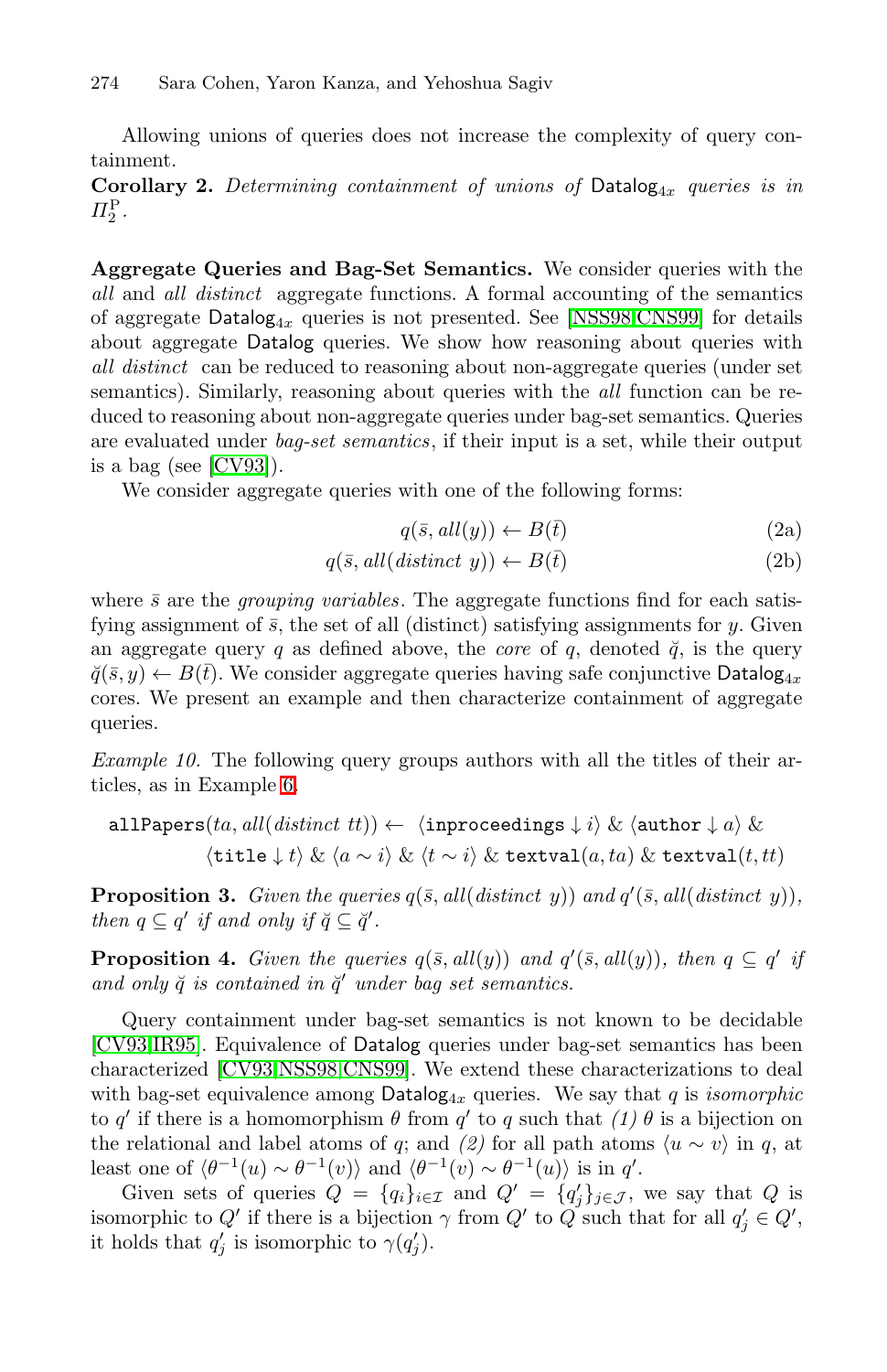<span id="page-12-0"></span>**Theorem 5.** Let q and q' be  $\text{Database}_{4x}$  queries. Then q is equivalent to q' under<br>bac-set semantics if and only if the set of exactly satisfiable extensions of a is *bag-set semantics if and only if the set of exactly satisfiable extensions of* q *is isomorphic to the set of exactly satisfiable extensions of*  $q'$ .

**Corollary 3.** Bag-set equivalence of Datalog<sub>4x</sub> queries can be decided in poly*nomial space.*

**Corollary 4.** Let q and  $q'$  be exactly satisfiable Datalog<sub>4x</sub> queries. Then q is had-set equivalent to a' if and only if a is isomorphic to a' bag-set equivalent to  $q'$  if and only if  $q$  is isomorphic to  $q'$ .

As for Datalog queries, it is possible to identify classes of Datalog<sub>4x</sub> queries for which equivalence can be decided in polynomial time. We say that a query  $q$ is *linear* if, in q, *(1)* no two relational atoms have the same predicate; *and (2)* no two label atoms have the same label, i.e.,  $l \neq l'$  for all  $\langle l \downarrow u \rangle$  and  $\langle l' \downarrow u' \rangle$  in q. **Theorem 6.** *Bag-set equivalence of linear exactly satisfiable* Datalog<sub>4x</sub> *queries can be decided in polynomial time.*

### **5 Document-Generating Queries**

We consider document-generating queries. We present an abstract notation and discuss containment results. As in the previous section, we assume that at most one document is queried in a single query. As an additional simplification, we consider the output of a query to be unordered. Thus, documents are *unordered* rooted labeled trees, associated with a function mapping atomic nodes to values.

#### **5.1 Syntax and Semantics**

We use an extended Datalog syntax, called Tree-Datalog<sub>4x</sub>. As in Datalog<sub>4x</sub>, there are three types of atoms: relational atoms, label atoms and path atoms. A query is a rooted labeled tree, with (possibly empty) conjunctions of atoms attached to its edges and terms attached to its leaf nodes. Formally, a Tree-Datalog<sub>4x</sub> query is a triple  $q = (t, \Psi, \tau)$  where  $(1)$   $t = (N, E, r)$  is a rooted labeled tree;  $(2) \Psi$ associates each  $e \in E$  with a conjunction of atoms, called the *condition* of e; and  $(3)$   $\tau$  associates each atomic node  $n \in N_a$  with a term. We say that a variable v is *introduced* in an edge e if v appears in  $\Psi(e)$  and v does not appear in  $\Psi(e')$  for any  $e'$  above  $e$  in  $t$ . A query is *safe* if every variable associated with a leaf node n is introduced in an edge above n. A query is in *normal form* if no variable v is introduced in two different edges<sup>2</sup>. In the sequel we assume that all queries are safe and are in normal form.

Tree-Datalog<sub>4x</sub> queries have semantics similar to nested-loops. Variables appearing in the condition associated with an edge get their values at the place where they are introduced. Assignments to atoms are extended to trees in the natural fashion. Thus, an assignment is applied to a tree by applying the assignment to all the conditions associated with the tree's edges and all the variables that are associated with the tree's leaves.

<sup>2</sup> Any query in non-normal form has an equivalent query in normal form.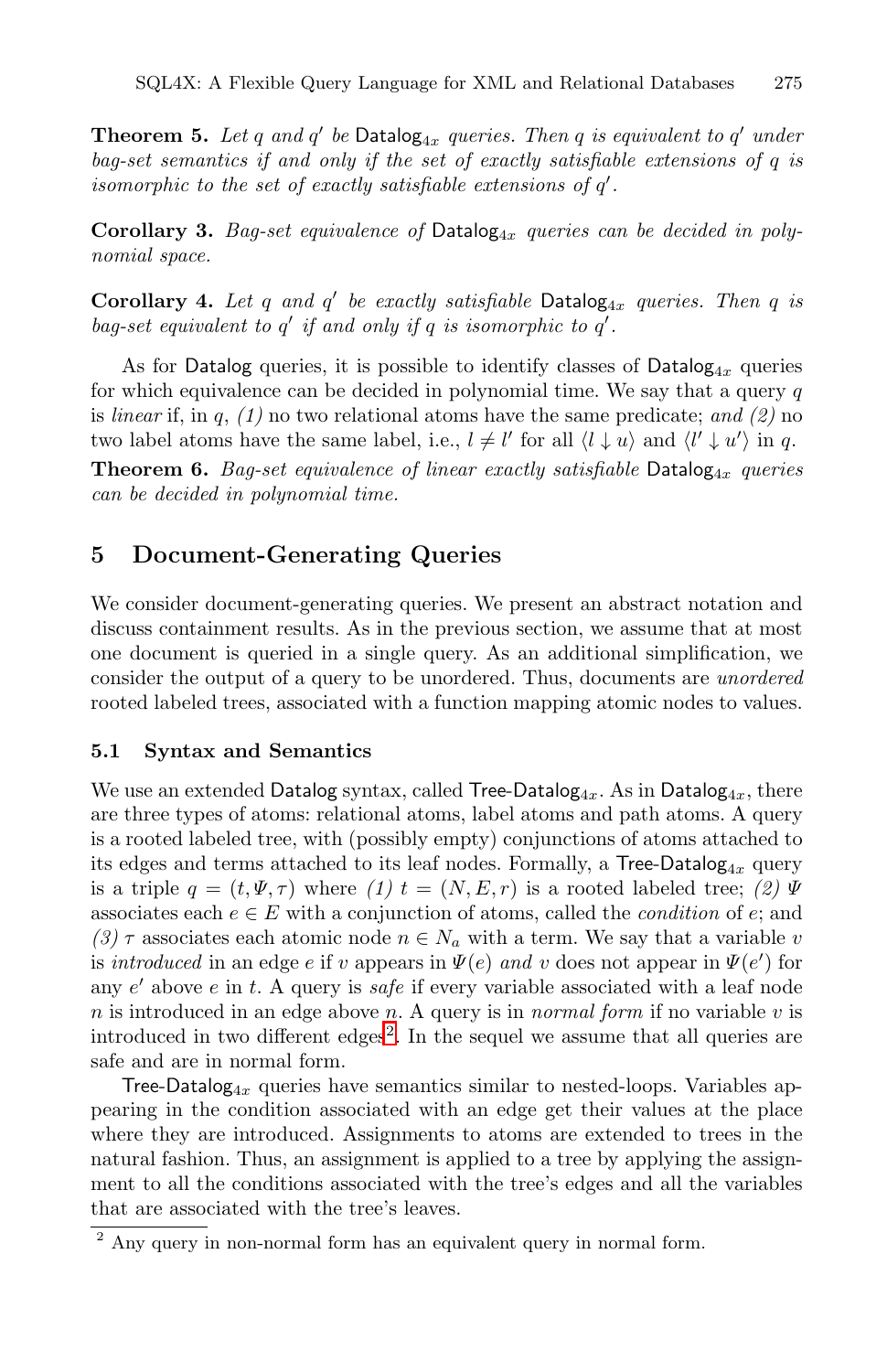```
QUERY AS DOCUMENT
<bib>
SELECT <inproceedings> <author> data(a) </author>
         (SELECT < title > data(t) </title>
            FROM i inproceedings of 'pods01.xml',
                  ai author of i, t title of i
            WHERE text(a) = text(ai))</inproceedings>
FROM a author of 'pods01.xml'
</bib>
                                                                                 \langleinproceedings \downarrow i\rangle & \langletitle \downarrow t\rangle✓
❙
❙
❙
❙✇
author title author ↓ ai & text(a) = text(ai)
ai ∼ i & t ∼ i & dataval(t, dt)
                                                                           ✓
                                                                          ✓
                                                                         ✓✴
                                                                        da dt
                                                                               bib
                                                                               inproceedings \langle author \downarrow a \rangle
```
**Fig. 2.** An SQL4X query and its Tree-Datalog<sub>4x</sub> query.

Let  $q = (t, \Psi, \tau)$  be a query. Suppose that n is a node in t. Then  $q_{n}$  is the query defined by the subtree of q rooted at n. Let  $q = (t_q, \Psi, \tau)$  be a query and let  $D$  be a database. We denote the result of evaluating  $q$  with respect to  $D$  by  $q^{\mathcal{D}}$  and it is obtained in the following fashion:

- **–** If  $t_q$  consists only of single node  $r_q$  then  $q^D$  is the document  $x = (t_x, \alpha)$ where  $t_x = (\{r_x\}, \emptyset, r_x)$  and  $\alpha(r_x) = \tau(r_q)$ . Note that  $\tau(r_q)$  must be a constant since  $q$  is safe.
- Otherwise, suppose that the outgoing edges from the root  $r_q$  are  $e_1, \ldots, e_k$ where  $e_i = (r_a, n_i, l_i)$ . Let  $\Phi_i$  be the set of satisfying assignments of  $\Psi(e_i)$  into D. Suppose that at least one of the sets  $\Phi_i$  is non-empty. For each  $\varphi \in \Phi_i$ , we apply  $\varphi$  to q and then evaluate its subtree rooted at  $n_i$  on  $\mathcal{D}$ . Formally, we define  $X_i$  to be

$$
X_i := \{ (\varphi(q)_{|n_i})^{\mathcal{D}} \mid \varphi \in \varPhi_i \}.
$$

Let  $N(X_i)$  be the set of nodes of documents in  $X_i$ . Similarly, we define  $E(X_i)$ ,  $r(X_i)$  and  $\alpha(X_i)$ . Then  $q^{\mathcal{D}}$  is the document  $x = ((N_x, E_x, r_x), \alpha)$ where

- $N_x = \{r_x\} \bigcup_i N(X_i);$
- $E_x = \bigcup_i E(X_i) \cup \{(r_x, r_i, l_i) \mid r_i \in r(X_i)\};$
- $r_x$  is a new node, not appearing in  $N(X_i)$  for any i;
- $\alpha = \bigcup_i \alpha(X_i).$
- **–** Otherwise, the conditions associated with the outgoing edges of the root are all unsatisfiable. Then  $q^{\mathcal{D}}$  is the document  $x = (t_x, \alpha)$  where  $t_x = (\{r_x\}, \emptyset, r_x)$ and  $\alpha(r_x) = \epsilon$  (the empty string).

*Example 11.* Figure 2 shows an SQL4X query that finds for each author the set of articles that she has written. The Tree-Datalog<sub>4x</sub> version of this query is also depicted in Figure 2, beside the query. Note that the condition associated with the edge labeled bib in the tree is an empty conjunction of atoms. Thus, there is one satisfying assignment of this edge's condition, the empty assignment.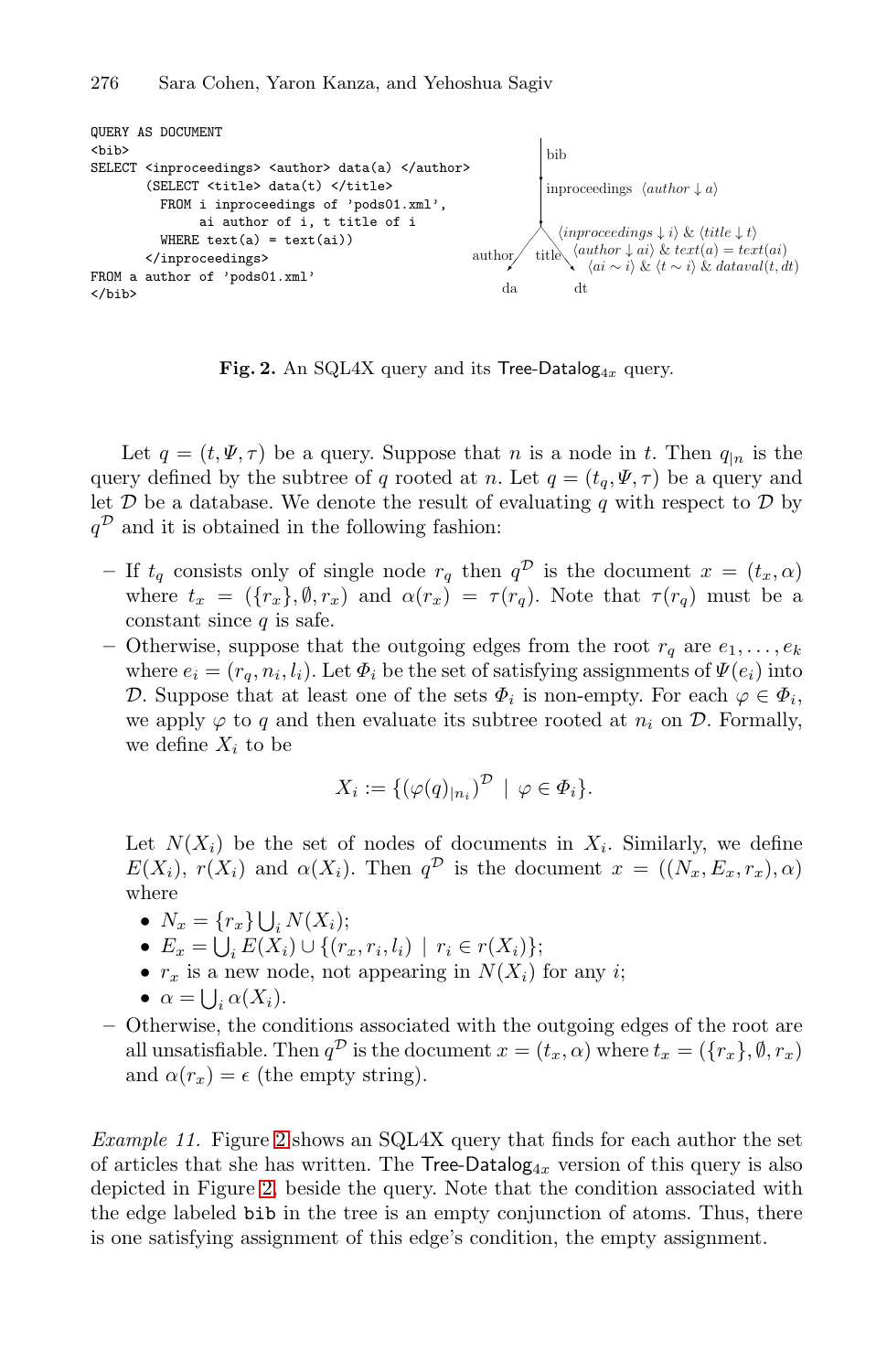#### **5.2 Containment of** Tree-Datalog**4***<sup>x</sup>* **Queries**

In this section we consider the problem of determining containment of Tree-Datalog<sub>4x</sub> queries. As in Section [4.2,](#page-9-0) we use methods similar to those for standard Datalog queries.

Let  $t = (N, E, r)$  and  $t' = (N', E', r')$  be trees. A *tree homomorphism* from t to  $t'$  is a mapping  $\mu$  from N to N', such that  $(1)$  the root is mapped to the root, i.e.,  $\mu(r) = r'$ ; and (2) edges are mapped to edges, i.e.,  $(n_1, n_2, l) \in E$  implies  $(\mu(n_1), \mu(n_2), l) \in E'.$  Let  $x = (t, \alpha)$  and  $x' = (t', \alpha')$  be documents. We say that x is *contained* in x' if there is a tree homomorphism  $\mu$  from t to t' such that nonempty constants in the leaf nodes of  $x$  are preserved, i.e., for all leaf nodes *n* in t either  $\alpha(n) = \alpha'(\mu(n))$  or  $\alpha(n) = \epsilon$ . We say that query q is *contained* in query q' if for all databases  $\mathcal{D}$ , it holds that  $q^{\mathcal{D}}$  is contained in  $q^{\mathcal{D}}$ .

Given a tree  $t$  we say that an edge  $e$  is *above* an edge  $e'$  if the path from the root of t to e' passes through e. If e is above e', we write  $e < e'$ . If e is either above e' or equal to e', we write  $e \le e'$ .

**Theorem 7.** Let  $q = (t, \Psi, \tau)$  and  $q' = (t', \Psi', \tau')$  be Tree-Datalog<sub>4x</sub> queries.<br>Then  $q \subset q'$  if there is a tree homomorphism u from t to t' and a manning  $\theta$  of *Then*  $q \subseteq q'$  *if there is a tree homomorphism*  $\mu$  *from t to t' and a mapping*  $\theta$  *of the variables in* q- *to the terms in* q *such that*

**–** *values in atomic nodes are equated, i.e., for all leaf nodes* n *in* t

$$
\tau(n) = \theta(\tau'(\mu(n))),
$$

- $-$  *for all edges*  $e_1$  *in*  $t$  *and atoms*  $a'$  *in*  $\Psi'(\mu(e_1))$  *there is an edge*  $e_2$  *in*  $t$ *, with*  $e_2 \leq e_1$ *, such that* 
	- *if* a' *is a relational atom or a label atom, then*  $\theta(a') \in \Psi(e_2)$  and
	- *if*  $a' = \langle u' \sim v' \rangle$  *is a path atom, then either*  $\langle \theta(u') \sim \theta(v') \rangle \in \Psi(e_2)$  *or*  $\langle \theta(v') \sim \theta(u') \rangle \in \Psi(e_2).$

For special cases it turns out that the condition in Theorem 7 is also a necessary condition. Let  $q = (t, \Psi, \tau)$  be a query. Each path of edges  $e_1, \ldots, e_m$  in t defines a Datalog<sub>4x</sub> query  $q_{e_1,...,e_m}$  as follows  $q_{e_1,...,e_m}$   $\phi \leftarrow \Psi(e_1) \& \dots \& \Psi(e_m)$ .

We say that a Tree-Datalog<sub>4x</sub> query  $q = (t, \Psi, \tau)$  is *linear* if (1) t does not contain a node *n* with outgoing edges  $(n, n_1, l_1)$  and  $(n, n_2, l_2)$  such that  $l_1 =$  $l_2$ ; and (2) each path in t defines a linear Datalog<sub>4x</sub> query. We say that q is *exactly satisfiable* if every path in q, starting from q's root, defines an exactly satisfiable Datalog<sub>4x</sub> query. Exactly satisfiable linear queries are rather common. For example, the query in Figure [2](#page-13-0) would be both exactly satisfiable and linear if self-path atoms were added for all node variables.

**Theorem 8.** *The condition in Theorem 7 is a necessary condition for containment of exactly satisfiable linear* **Tree-Datalog**<sub>4x</sub> *queries.* 

**Corollary 5.** *Containment of exactly satisfiable linear* Tree-Datalog<sub>4x</sub> queries *can be decided in polynomial time.*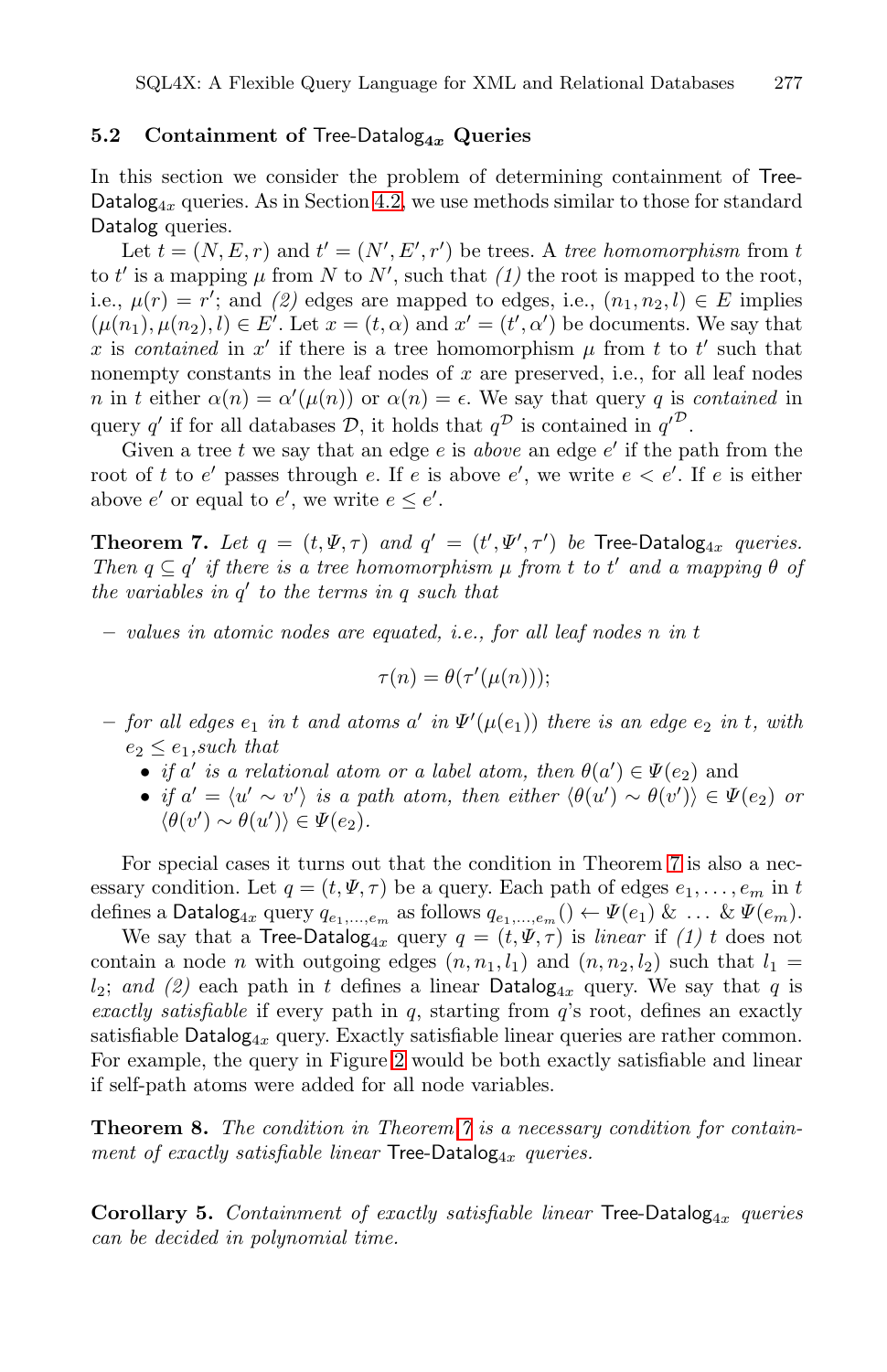### <span id="page-15-0"></span>**6 Related Work and Conclusion**

Path queries are essentially queries defining path expressions. Path queries have been studied in  $[CDLV99, CDLV00, FLS98]$ . In  $[FLS98]$ , containment of  $SrRUQL_0$ queries was considered. Specifically, it was shown that testing containment of simple  $STRUQL_0$  queries is NP-complete. Datalog<sub>4x</sub> queries without relational atoms can be written as a union of simple  $STRUQL_0$  queries. However, our re-sults do not follow directly from the results in [\[FLS98\]](#page-16-0) since  $(1)$  Datalog<sub>4x</sub> is evaluated over a tree, while  $STRUQL_0$  is evaluated over a graph and  $(2)$  translating Datalog<sub>4x</sub> queries into  $STRUQL_0$  incurs an exponential blowup.

There are two classical ways to answer a query against data sources that are both relational and XML. One option is to convert the XML into relations and then perform the query using a relational language, such as SQL. This is difficult because of the very varied structure of XML documents. The second option is to convert the relations to XML, and then use an XML query language. This method was explored in the SilkRoute system [\[FST00\]](#page-16-0) which allows the definition of XML views over a relational database. In SQL4X we presented a third option. Our query language allows simultaneous querying of relations and XML and allows the user to choose the target data model. SQL4X also uses flexible semantics, which makes integrating varied documents with the same ontology easier (see Example [7\)](#page-6-0).

XQuery [\[CCF](#page-16-0)<sup>+</sup>01] is one of the most prominent recently proposed query languages for XML. While SQL4X is appropriate for data integration, XQuery does not have the ability to query relations or to produce relations. In addition, SQL4X can be used as a *transformation language* to translate data between the relational and XML data models. SQL4X was defined as extension of SQL, and thus, can be efficiently implemented over a relational database system. XQuery, on the other hand, is a new language designed specifically for XML and probably will not be implemented in a relational database system. However, XQuery allows general XPath path expressions, whereas SQL4X currently has rather limited path expressions. This limitation allows SQL4X queries to be translated to SQL queries, for processing. SQL4X uses a flexible semantics, allowing the user to state that nodes are connected in some direction by a path. Flexible semantics can be captured in XQuery in a straight-forward fashion if the ancestor axis of XPath is supported. Support for this axis is currently under discussion since the ancestor axis does not appear in the abbreviated XPath syntax. Otherwise, translating an SQL4X query to XQuery may require an exponential blowup of the query.

Extending our characterizations for query containment to cases where queries contain functions from Table [1](#page-2-0) is left for future work. We also intend to extend SQL4X to allow for use of general XPath expressions. The effect of such extensions on the complexity of containment is another important open problem.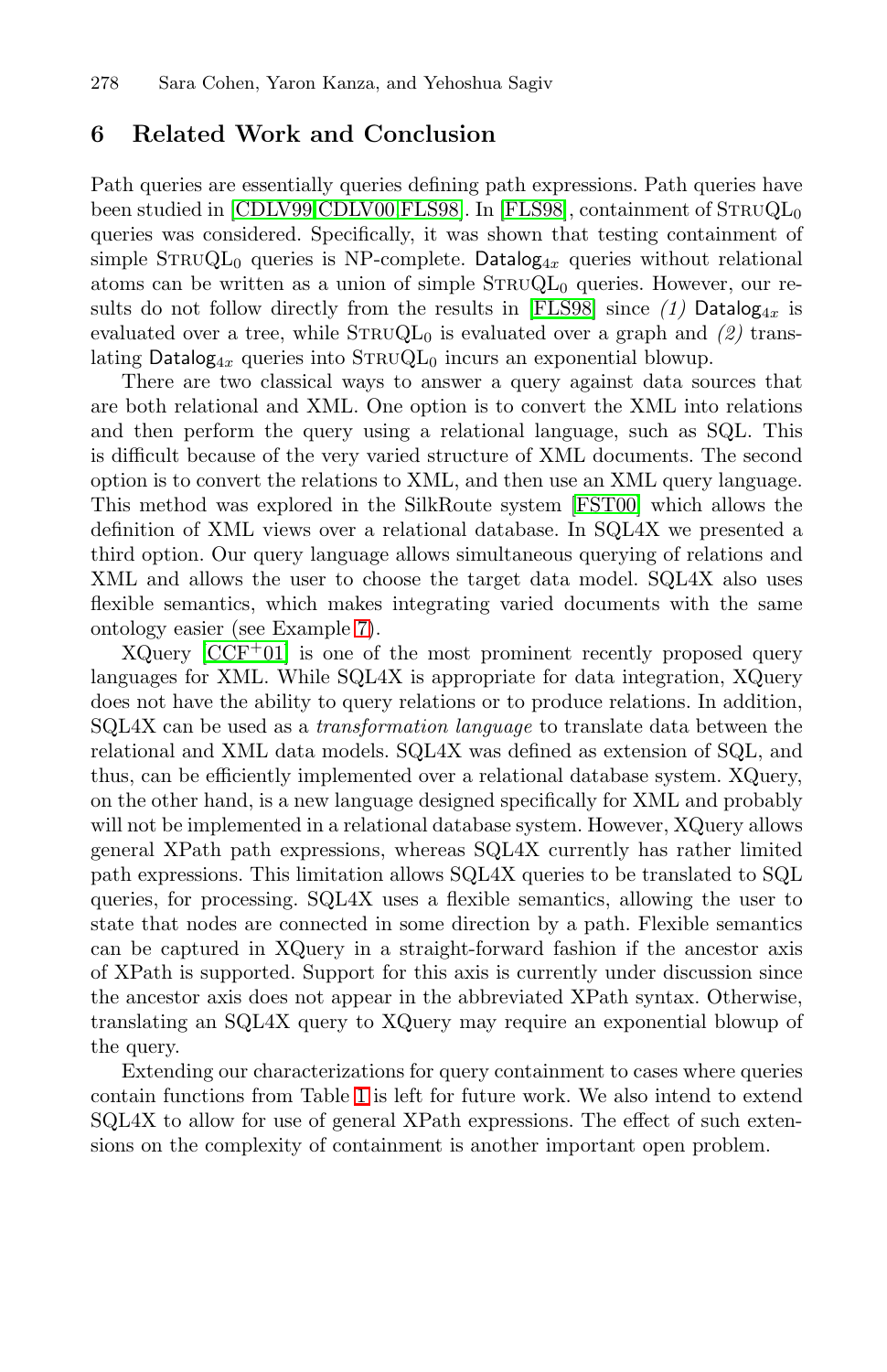### <span id="page-16-0"></span>**References**

- AQM<sup>+</sup>96. S. Abiteboul, D. Quass, J. McHugh, J. Widom, and J. Wiener. The Lorel query language for semistructured data. Technical report, The Stanford University Database Group, 1996.
- ASU79. A.V. Aho, Y. Sagiv, and J.D. Ullman. Efficient optimization of a class of relational expressions. ACM Transactions on Database Systems, 4(4):435– 454, 1979.
- CCF<sup>+</sup>01. D. Chamberlin, J. Clark, D. Florescu, J. Robie, J. Siméon, and M. Stefanescu. XQuery 1.0: An XML query language, June 2001. Available at http://www.w3.org/TR/xquery.
- CDLV99. D. Calvanese, G. De Giacomo, M. Lenzerini, and M. Vardi. Rewriting of regular expressions and regular path queries. In Ch. Papadimitriou, editor, Proc. 18th Symposium on Principles of Database Systems, Philadelphia (Pennsylvania, USA), May 1999. ACM Press.
- CDLV00. D. Calvanese, G. De Giacomo, M. Lenzerini, and M. Vardi. Answering regular path queries using views. In Proc. 16th International Conference on Data Engineering, pages 389–398, San Diego (California, USA), March 2000. IEEE Computer Society.
- CKPS95. S. Chaudhuri, S. Krishnamurthy, S. Potarnianos, and K. Shim. Optimizing queries with materialized views. In P.S.Yu and A.L.P. Chen, editors, Proc. 11th International Conference on Data Engineering, Taipei, March 1995. IEEE Computer Society.
- Cla99. J. Clark. XSL transformations (XSLT specification), 1999. Available at http://www.w3.org/ TR/WD-xslt.
- CM77. A.K. Chandra and P.M. Merlin. Optimal implementation of conjunctive queries in relational databases. In Proc. 9th Annual ACM Symposium on Theory of Computing, 1977.
- CNS99. S. Cohen, W. Nutt, and A. Serebrenik. Rewriting aggregate queries using views. In Ch. Papadimitriou, editor, Proc. 18th Symposium on Principles of Database Systems, Philadelphia (Pennsylvania, USA), May 1999. ACM Press.
- CV93. S. Chaudhuri and M. Vardi. Optimization of real conjunctive queries. In Proc. 12th Symposium on Principles of Database Systems, Washington (D.C., USA), May 1993. ACM Press.
- DFF<sup>+</sup>98. A. Deutsch, M. Fernandez, D. Florescu, A. Levy, and D. Suciu. XML-QL: A query language for XML, 1998. Available at http://www.w3.org /TR/NOTE-xml-ql.
- DFF<sup>+99</sup>. A. Deutsch, M. Fernandez, D. Florescu, A. Levy, and D. Suciu. A query language for XML. In 8th Int. World Wide Web Conference (WWW8), Toronto (Canada), May 1999. Available at http://www8.org/fullpaper.html.
- DMD01. S. DeRose, E. Maler, and R. Daniel. XML pointer language (XPointer) 1.0, 2001. Available at http://www.w3.org/TR/xptr.
- FLS98. D. Florescu, A.Y. Levy, and D. Suciu. Query containment for conjunctive queries with regular expressions. In J. Paredaens, editor, Proc. 17th Symposium on Principles of Database Systems, pages 139–148, Seattle (Washington, USA), June 1998. ACM Press.
- FST00. M. Fernandez, D. Suciu, and W. Tan. Silkroute: Trading between relations and XML. In Proc. 9th International World Wide Web Conference, Amsterdam (Netherlands), May 2000. Available at http://www9.org/w9cdrom.